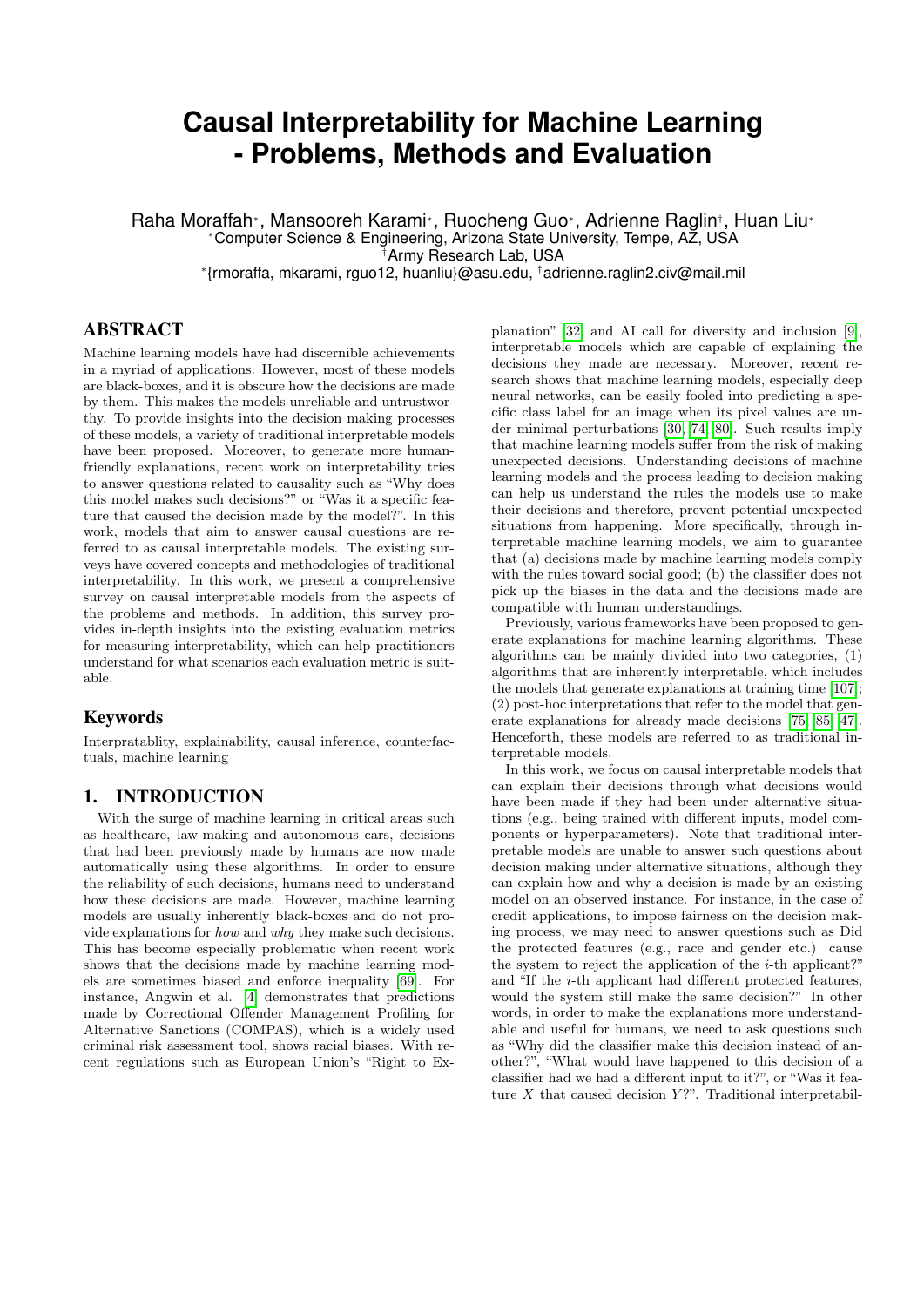ity frameworks which only consider correlations are not capable of generating such explanations. This is due to the fact that these frameworks cannot estimate how altering a feature or a component of a model would change the predictions made by the rest of the model or the predicted labels on the data samples. Therefore, in order to answer such questions about both data samples and models, counterfactual analysis needs to be leveraged. Counterfactual analysis is a concept from the causal inference literature [\[25\]](#page-12-2). In counterfactual analysis, we aim to infer the output of a model in imaginary scenarios that we have not observed or cannot observe. Recently, counterfactual analysis and causal inference have gained a lot of attention from the interpretable machine learning field. Research in this area has mainly focused on generating counterfactual explanations from both the data perspective [\[34,](#page-12-3) [76\]](#page-13-4) as well as the components of a model [\[77,](#page-14-3) [38\]](#page-12-4).

Existing surveys on interpretable machine learning focus on the traditional methods and do not discuss the existing methods from a causal perspective. In this survey, we present commonly used definitions for interpretability, discuss interpretable models from a causal perspective and provide guidelines for evaluating these methods. More specifically, in Section [2,](#page-1-0) we first provide different definitions for interpretability. We then briefly introduce the existing methods on traditional interpretablity and present different types of interpretable models in this category (Section [2.2\)](#page-1-1). Section [3](#page-4-0) discusses concepts from causal inference, which are used in this survey. In section [4,](#page-4-1) we provide an overview of existing works on causal interpretability. We also compare the proposed models for both traditional and causal models from different perspectives to provide insights on advantages and disadvantages of each type of interpretability. Section [5](#page-7-0) provides detailed guidelines on the experimental settings such as commonly used datasets and evaluation metrics for both traditional and causal approaches. We then discuss evaluation metrics specifically used for causal methods in more detail and provide different scenarios for which these metrics can be used. Since the evaluation of causal interpretable models is a challenging task, these guidelines can be helpful for future research in this area and can be used to evaluate approaches with similar characteristics. In addition, they can also be used to create new evaluation metrics for the approaches with different functionalities.



<span id="page-1-3"></span>Figure 1: Main categories for Interpretable frameworks

# <span id="page-1-0"></span>2. AN OVERVIEW OF INTERPRETABILITY

In this section, we present an overview of existing definitions for interpretability. Miller et al. [\[70\]](#page-13-5) suggest that interpretability is the degree to which a human can understand the cause of a decision. Kim et al. [\[48\]](#page-13-6) propose that interpretability is the degree to which a human can consis-

tently predict the model's decisions. Doshi-Velez et al. [\[17\]](#page-12-5) define interpretability as the ability to explain in intelligible ways to a human. Gilpin et al. [\[27\]](#page-12-6) take a step further and define interpretability as a part of explainability. They state that explainable models are those that summarize the reasons for neural network behaviors, gain the trust of the users, or generate insights into the causes of their decisions while interpretable models may not be able to describe the operation of a system in an accurate way<sup>[1](#page-1-2)</sup>. Pearl [\[84\]](#page-14-4) claims that tasks such as explainability require a causal model of the environment and cannot be handled at the level of association.

# 2.1 Interpetability in Machine Learning

Interpretable machine learning has been widely explored and discussed in previous literature. However, to the best of our knowledge, there is no comprehensive review on causal interpretability models. For instance, Lipton [\[59\]](#page-13-7) discusses the motivation behind creating interpretable models and categorizes interpretable models into two main categories: transparent models and post-hocs. Doshi-velez et al. [\[17\]](#page-12-5) provide a definition of model interpretability and evaluation criteria. However, this review only proposes definitions and evaluations that are used for traditional interpretability of models and does not cover causal and counterfactual questions. Gilpin et al. [\[27\]](#page-12-6), explain fundamental concepts of explainability and use them to classify the literature on interpretable models. Zhang and Zhu [\[112\]](#page-15-0) review the existing interpretable models proposed for deep models used in visual domains. Du et al. [\[18\]](#page-12-7) provide a comprehensive survey of existing interpretable methods and discuss issues that should be considered in future work. It is worth mentioning that none of the existing work discussed interpretable models from a causal perspective. In this work, we first introduce the state-of-the-art research in traditional interpretability (Sec. [2.2\)](#page-1-1) and then give a detailed survey on causal interpretable models (Sec. [4\)](#page-4-1). Figure [1](#page-1-3) shows an overview of interpretable models and their classification.

# <span id="page-1-1"></span>2.2 Traditional Interpretablity

Before proceeding with the detailed review of the methodologies in causal interpretable models, we provide an overview of existing state-of-the-art methods in traditional machine learning. We categorize traditional models into two main categories:

- Inherently interpretable models: Models that generate explanations in the process of decision making or while being trained.
- Post-hoc interpretability: Generating explanations for an already existing model using an auxiliary model. Example-based interpretablity also falls into this category. In example-based interpretablity, we are looking for examples from the dataset which explain the model's behavior the best.

#### <span id="page-1-4"></span>*2.2.1 Interpretable Models*

A machine learning model can be designed to include explanations embedded as part of their architecture or output interpretable decisions as part of their training process.

<span id="page-1-2"></span><sup>&</sup>lt;sup>1</sup>In this survey we use the words interpretable and explainable interchangeably.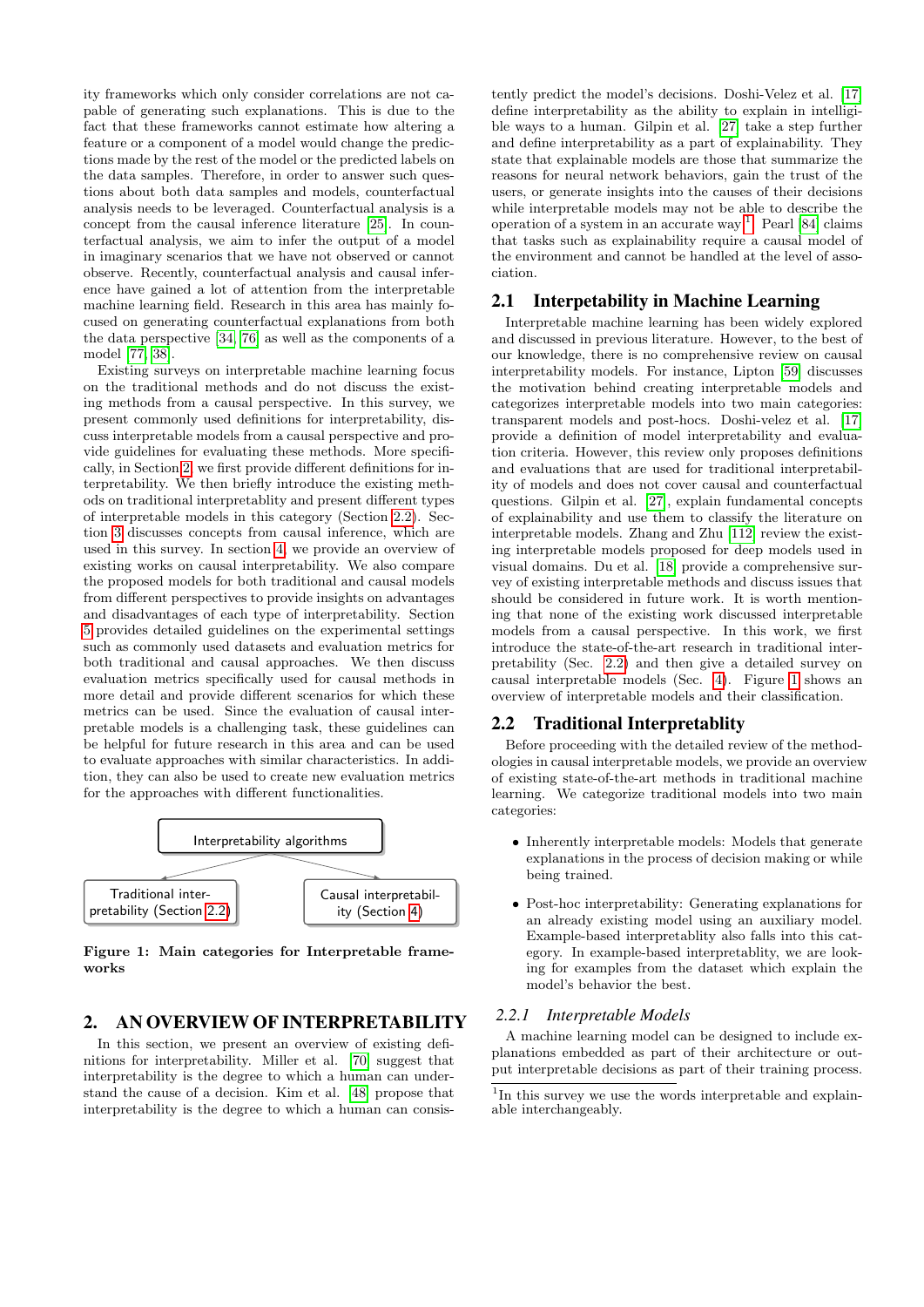Most of these models are created in application of the deep neural network. In this section, we present common interpretable models in the literature.

Decision Trees. These methods make use of a treestructured framework in which each internal node checks whether a condition on a feature is satisfied or not while the leaf nodes show the final predictions (class labels). A decision infers the label of an instance by starting from the root and tracing a path till a leaf node is reached, which can be interpreted as an if..then.. rule. An example is illustrated in Figure [2.](#page-2-0)



<span id="page-2-0"></span>Figure 2: An example of a decision tree with positive and negative class (binary) and three attributes. The red path has a decision rule, if  $\neg Att1 \wedge Att2 \wedge$  $\neg Att3 \Rightarrow +1$ 

Rule-Based Models. Rule-based classifiers also create explanations that are interpretable for humans. These classifiers use a collection of *if..then..* rules to infer the class labels. In a sense, rule-based classifiers can be considered as the text representation of the decision trees (i.e., a set of decision rules). However, there are some key differences. Rule-based models can have rules that are not mutually exclusive (i.e., two or more rules might trigger by the same record), not exhausted (i.e., a record may not trigger any rules) and ordered (i.e., the rule set is ordered based on their priority) [\[95\]](#page-14-5).

Linear Regression. Another common method known to be interpretable is Linear Regression. Linear Regression models the linear relation between a dependent variable and a set of explanatory variables (features). The weight of each feature represents the mean change in the prediction given a one unit increase of the feature. Accordingly, it is reasonable to think that the features with larger weights has more effect on the final result. However, different types of variables (e.g., categorical data vs numerical features) have different scales. This makes it difficult to interpret the effect of each feature. Fortunately, there are several methods that can be used to find the importance of a feature in a linear regression such as t-statistics and chi-square score [\[57\]](#page-13-8).

The aforementioned methods are restricted by users' limitations (i.e., human understanding). With the increase in the number of features, these models become more and more complex; for example, decision trees become much deeper, and the number of the rules increase in the rule sets. This makes comprehending the prediction of these models difficult for humans [\[89\]](#page-14-6). Below, we discuss recent inherently interpretable models which are designed for more sophisticated scenarios.

Attention Networks. Attention networks have been successful in various highly-impactful tasks such as graph embedding [\[99\]](#page-14-7) and machine translation [\[98,](#page-14-8) [6\]](#page-11-2). These models are widely known not only for their improved performance over previous methods but also for their capability to show which input features or learned representations are more important for making a specific prediction. Yang et al. [\[107\]](#page-14-1) use a hierarchical attention network in document classification to capture the informative words as well as the sentences that have a significant role in the decision. This is because the same word or sentence may be differentially important in different contexts. Attention networks also proved to be a useful tool in visual question answering applications, which require a joint image-text understanding to answer a question about the image [\[104,](#page-14-9) [64,](#page-13-9) [103,](#page-14-10) [65\]](#page-13-10). Yang et al. [\[106\]](#page-14-11) propose a Stacked Attention Network (SAN) that uses two attention layers to infer the answer progressively. While the first attention layer focuses on all referred concepts in the question, the higher-level layer provides a sharper attention distribution to highlight regions that are more relevant to the answer.

Disentangled Representation Learning. One goal of representation learning is to break down the features into the independent latent variables that are highly correlated with meaningful patterns [\[29\]](#page-12-8). In traditional machine learning, approaches such as PCA [\[44\]](#page-12-9), ICA [\[42\]](#page-12-10) and spectrum analysis [\[100\]](#page-14-12) are proposed to discover disentangled components of data. Recently, deep latent-variable models such as VAE [\[50\]](#page-13-11), InfoGAN [\[13\]](#page-12-11) and  $\beta$ -VAE [\[40\]](#page-12-12) were developed to learn disentangled latent variables through variational inference. For example, in empirical studies, it is shown that  $\beta$ -VAE and InfoGAN can learn interpretable factorized latent variables of human face images such as azimuth, hairstyle and emotion [\[40\]](#page-12-12).

#### *2.2.2 Post-hoc Interpretability*

Post-hoc interpretable methods aim to explain the decisionmaking process of the black-box models after they are trained. These methods map an abstract concept used in a trained machine learning model into a domain that is understandable by humans such as a block of pixels or a sequence of words. Following are the widely known post-hoc methods.

Local Explanations. Local Interpretable Model-Agnostic Explanations (LIME) [\[89\]](#page-14-6) is a representative and pioneer framework that generates local explanations of black-box models. LIME approximates the prediction of any black-box via local surrogate interpretable models. LIME selects an instance to explain by perturbing it around its neighborhood (i.e., eliminating patches of pixels or zeroing out the values of some features). These samples are then fed to the complex model for labeling and then it will be weighted based on their proximity to the original data. Finally, LIME learns an interpretable model on the weighted perturbed data and their associated labels to create the explanations. It is worth noting that LIME is a fast approximation of a broader approach named SHAP [\[66\]](#page-13-12) that measures feature importance.

Saliency Maps. Originally introduced by Simonyan et al. [\[93\]](#page-14-13) as"image-specific class saliency maps", saliency maps highlight pixels of a given input image that are mostly involved in deciding a particular class label for the image. To extract those pixels, the derivative of the weight vector is found by a single backpropagation pass (deconvolution).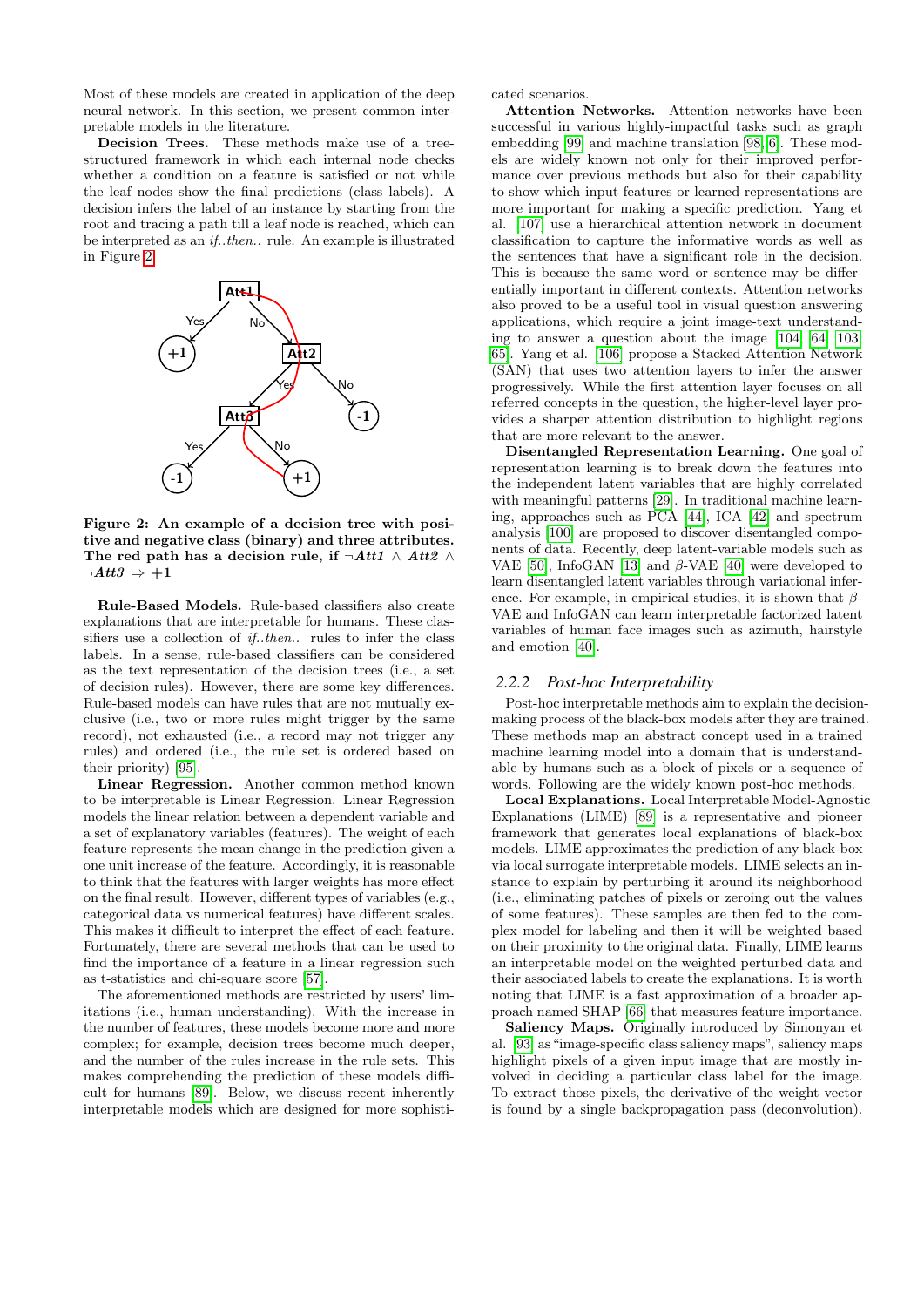The magnitude of the derivative shows the importance of each pixel for the class score. Similar concepts were used by other researchers to deconvolve the prediction and show the locations of the input image that strongly impacts the activation of the neurons [\[109,](#page-14-14) [94,](#page-14-15) [91\]](#page-14-16). While these methods belong to a popular class of tools for interpretability, Adebayo et al. [\[2\]](#page-11-3) and Ghorbani et al. [\[26\]](#page-12-13) suggest that relying on visual assessment is not adequate and can be misleading.

Example-Based Explanations. As proved in education [\[87\]](#page-14-17) and psychology domains [\[1\]](#page-11-4), learning from experiences and examples are promising tools to explain complex concepts. In these methods, a certain example is selected from the dataset to represent the model's prediction (e.g., k-nearest neighbor) or the distribution of the data. It is worth mentioning that example-based explanations should not be confused with those explanations that perturb features in the dataset [\[85\]](#page-14-2). Although using prototypes as the representation of data has shown to be effective in the human learning process [\[1\]](#page-11-4), Kim et al. [\[47\]](#page-13-3) use a method called Maximum Mean Discrepancy (MMD) to capture a more complex distribution of the data. This method uses some instances as criticisms to explain which prototypes are not captured by the model to improve the interpretability of the black-boxes. Gurumoorthy et al. [\[37\]](#page-12-14) extend this method and designed a fast prototype selection algorithm called ProtoDash to not only select the prototypes and criticism instances, but also output non-negative weights indicating their importance.

Influence Functions. To track the impact of a training sample on the prediction of a machine learning model, one can simply modify an example or delete it (leave-one-out), retrain the model, and observe the effect. However, this approach can be extremely expensive. To alleviate the issue, influence functions, a classic method from the robust statistics literature, can be used. Koh and Liang [\[52\]](#page-13-13) proposed a second-order optimization technique to approximate these influence functions. They verified their technique with different assumptions on the empirical risk ranging from being strictly convex and twice-differentiable to non-convex and non-differentiable losses.

Suppose  $\hat{y}(x_t, \hat{\theta})$  is the model's prediction for the sample  $x_t$ with an optimal parameter  $\hat{\theta}$ . Lets  $\hat{y}(x_t, \hat{\theta}_{-z})$  be the prediction on the sample  $x_t$  when the training sample z was removed while the model's optimal parameter is  $\hat{\theta}_{-z}$ . The influence function tries to approximate the difference between the two predictions,  $\hat{y}(x_t, \hat{\theta}) - \hat{y}(x_t, \hat{\theta}_{-z})$ , without retraining the model.

The same authors [\[51\]](#page-13-14) also investigate the effect of removing large groups of training points in large datasets on the accuracy of influence functions. They find out that the approximation computed by the influence functions are correlated with the actual effect. Inspired by this work, Cheng et al. [\[14\]](#page-12-15) propose an explanation method, Fast Influence Analysis, that employs influence functions on Latent Factor Models to resolve the lack of interpretability of the collaborative filtering approaches for recommender systems.

Feature Visualization. Another way of describing what the model has learned is feature visualization. Most methods in this category deal with image inputs. Erhan et al. [\[20\]](#page-12-16) present an optimization technique called activation maximization to visualize what a neuron computes in an arbitrary layer of deep neural network. Let  $\hat{\theta}$  be the learned fixed parameters after training and  $h_{ij}(\hat{\theta},x)$  be the activation of neuron  $i$  in layer  $j$ , the learned image for that neuron can be calculated by solving the following optimization problem,

$$
x^* = \underset{x}{\arg\max} h_{ij}(\hat{\theta}, x), \text{ subject to } ||x||_2 = 1 \qquad (1)
$$

This equation will find out ultimate input patterns  $(x^*)$ which triggers a neuron to get activated. Despite this method being used as a tool in providing explanations for higherlayer features [\[55,](#page-13-15) [79,](#page-14-18) [75\]](#page-13-2), it has been reported that due to the complexity of the input distribution, some returned images might contain optical illusions [\[78,](#page-14-19) [20\]](#page-12-16).

Explaining by Base Interpretable Models. In Section [2.2.1](#page-1-4) we discussed base models such as decision tree, rule-based and linear regression, that are known to be interepretable. Following, we will introduce some works that utilize these algorithms to explain a more sophisticated framework. Craven and Shavlik [\[16\]](#page-12-17) are one of the first to use treestructured representations to approximate neural networks. Since their model is independent of the network architecture and training algorithm, it can be generalized to a wide variety of models. Their method, TREPAN, is similar to CART and C4.5 and uses a gain ratio criterion to evaluate the potential splits, but expands the tree based on a node that increases the fidelity of the extracted tree to the network. Inspired by TREPAN, Boz [\[10\]](#page-11-5) propose a method called DECTEXT to extract a decision tree that mimics the behavior of a trained Neural Network. In their method, they propose a new splitting technique, a new discretization method, and a novel pruning procedure. With these modifications, the proposed method can handle continuous features, optimize fidelity and minimize the tree size. A technique called distillation [\[41\]](#page-12-18) can also be used to fully understand why a specific answer is returned for a particular example. Frosst and Hinton [\[24\]](#page-12-19) answer this question by creating a model in the form of soft decision tree and examine all the learned filters from the root of the tree to the classification's leaf node. Zhang et al. [\[111\]](#page-15-1) adopt the same concept but explained the network knowledge at a humaninterpretable semantic level and also showed how much each filter contributes to the prediction.

The MofN algorithm [\[96\]](#page-14-20) is one of the well-known methods that is used to extracts symbolic rules from trained neural networks. This method clusters the links based on the weights and eliminates those groups that unlikely to have any impact on the consequent. It then forms rules that are the sum of the weighted antecedents with regard to the bias. Authors also report experiments on the fidelity of the model and the comprehensibility of the set rules and the individual rules.

Lou et al. [\[62\]](#page-13-16) use a generalized version of linear regression called generalized additive models (GAM) in the form of  $g(y) = \sum f_i(x_i) = f_1(x_1) + ... + f_n(x_n)$  to interpret the contribution of each predictor for different classifiers or regression models.  $g(.)$  is a link function that controls whether we want to describe the model as an additive model (regression by setting  $q(y) = y$ ) or generalized additive model (classification by setting it to a logistic function).  $f(.)$  is a shape function that quantifies the impact of each individual feature. This gives the ability to interpret spline models and tree-based shape functions such as single trees, bagged trees, boosted trees and boosted-bagged trees. Due to the model not considering the interactions between the features, there is a significant gap in terms of accuracy between these models and complex models. To fill this gap, the same authors propose a method named Gen-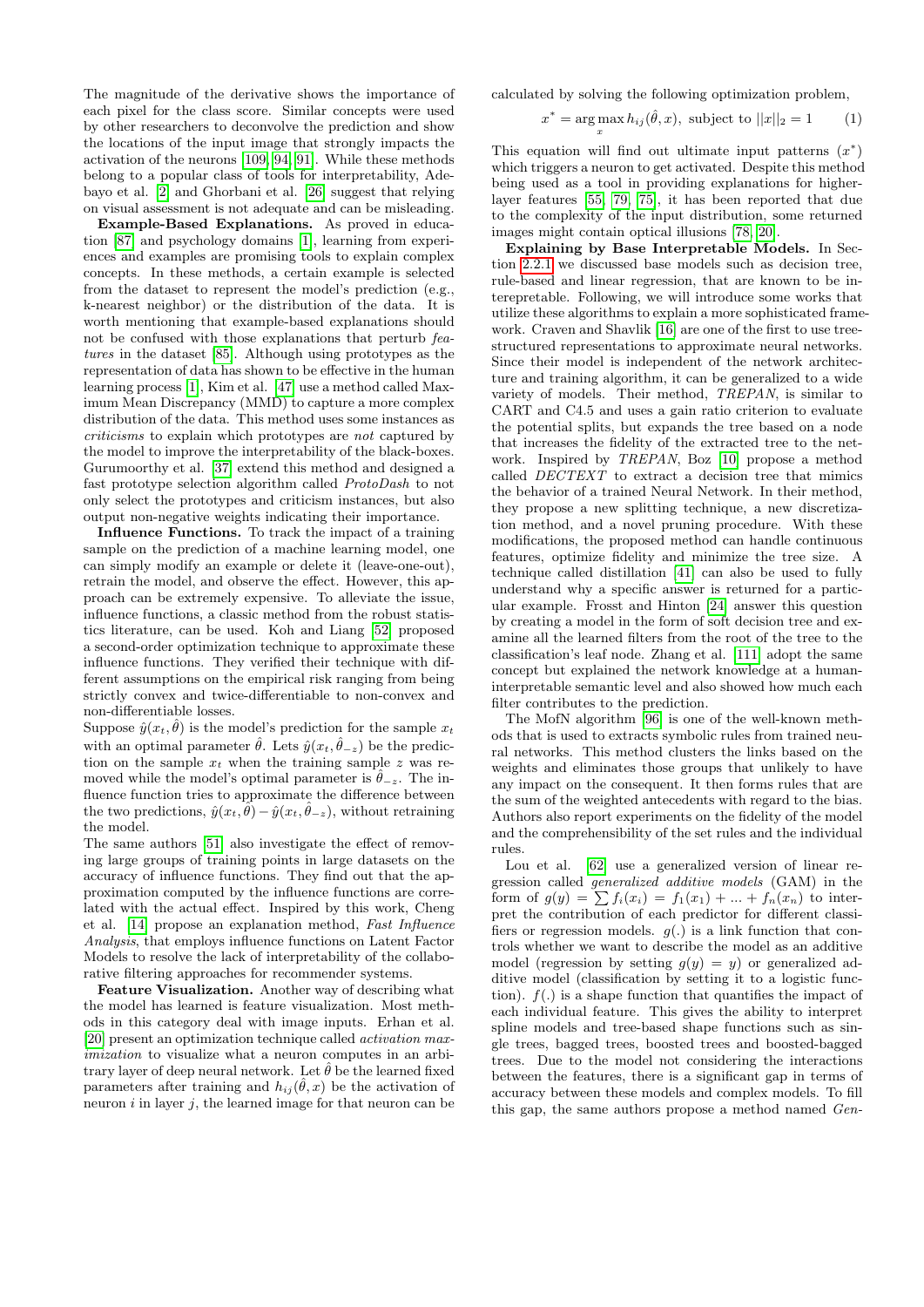eralized Additive Models plus Interactions  $(GA<sup>2</sup>Ms)$  in the form of  $g(y) = \sum f_i(x_i) + \sum f_{ij}(x_i, x_j)$  which takes into account the two-dimensional interactions that still can be interpretable as heat maps [\[63\]](#page-13-17). Two case studies are conducted on real healthcare problems on predicting pneumonia risks by using  $GA<sup>2</sup>Ms$ . These studies uncover new patterns that are ignored by state-of-the-art complex models while still hitting their accuracy [\[11\]](#page-11-6).

# <span id="page-4-0"></span>3. CAUSAL INFERENCE

In this section, we briefly review the concepts from causal inference used in this paper for causal interpretable models. In their paper, Guo et al. [\[36\]](#page-12-20) provide a comprehensive review of existing causal inference methods and definitions.

DEFINITION 1 (STRUCTURAL CAUSAL MODELS). A 4tuple variable  $M(X, U, f, P_u)$  where X is a finite set of endogenous variables, usually the observable variables, U denotes a finite set of exogenous variables which usually account for unobserved or noise variables, f is a set of function  ${f_1, f_2, ..., f_n}$  where each function represents a causal mechanism such that  $\forall x_i \in X, x_i = f_i(Pa(x_i), u_i)$  and  $Pa(x_i)$  is a subset of  $(X \setminus \{x_i\}) \cup U$  and  $P_u$  is a probability distribution over U is called a Structural Causal Model (SCM) or Structural Equation Model (SEM)[\[82\]](#page-14-21).

DEFINITION 2 (CAUSAL BAYESIAN NETWORK). To represent an SCM  $M(X, U, f, P_u)$ , a directed graphical model  $G(V, E)$  is used. V is the set of endogenous variables X and E denotes the causal mechanisms. This indicates for each causal mechanism  $x_i = f_i(Pa(x_i), u_i)$ , there exists a directed edge from each node in the parent set  $Pa(x_i)$  to  $x_i$ . The entire graph representing this SCM is called a Causal Bayesian Network (CBN).

DEFINITION 3 (AVERAGE CAUSAL EFFECT). The Average Causal Effect  $(ACE)$  of a binary random variable x (treatment) on another random variable y (outcome) is defined as:

$$
ACE = \mathbb{E}[y|do(x=1)] - \mathbb{E}[y|do(x=0)], \tag{2}
$$

Where  $do(.)$  operator denotes the corresponding interventional distribution defined by the SCM or CBN.

# <span id="page-4-1"></span>4. CAUSAL INTERPRETABLITY

In this section, we discuss the state-of-the-art frameworks on causal interpretability. These frameworks are particularly needed since objective functions of machine learning models only capture correlations and not real causes. Therefore, these models might cause problems in real-world decision making, such as making policies related to smoking and cancer. Moreover, training data used to train these models might not perfectly represent the environment; and the train and the test sets might also have different distributions. A causal interpretable model can help us understand the real causes of decisions made by machine learning algorithms, improve their performance, and prevent them from failing in unexpected circumstances.

Pearl [\[83\]](#page-14-22) introduces different levels of said interpretability and argues that generating counterfactual explanations is the way to achieve the highest level of interpretability. Below are those levels of interpretability and their definitions:

- Statistical (associational) interpretability: Aims to uncover statistical associations by asking questions such as "How would seeing x change my belief in  $y$ ?"
- Causal interventional interpretability: Is designed to answer "What if" questions.
- Counterfactual interpretability: Is the highest level of interpretability, which aims to answer "Why" questions.

Traditional interpretability mainly focuses on the statistical interpretability, whereas causal interpretability aims to answer questions associated with the causal interventional interpretability and counterfactual interpretability. In the following, we provide an extensive review of existing work on causal interpretability. We classify the existing works in this field into four main categories:

- 1. Causal inference and model-based interpretation: In this category, methods explain the causal effect of a model component on the final decision.
- 2. Causal inference and example-based interpretation: All Methods in this category aim to generate counterfactual explanations for alternate situations and scenarios.
- 3. Causal inference and fairness: Lipton [\[59\]](#page-13-7) explains that interpretable models are often indispensable to guarantee fairness. Motivated by this, we provide an overview of the state-of-the-art methods on causal fairness.
- 4. Causal inference as guarantee for interpretability: In this category, we review methods which leverage interpretability as a tool to verify causal assumptions and relationships. We also discuss the scenarios, where causal inference can be used to guarantee the interpretability of a machine learning model.

In the following, we discuss each category in detail.

#### 4.1 Causal Inference and Model-based Interpretation

Recently, causality has gained increasing attention in explaining machine learning models [\[12,](#page-11-7) [38\]](#page-12-4). These approaches are usually designed to explain the role and importance of each component of a machine learning model on its decisions with concepts from the causality. For instance, one way to explain the role of a neuron on the decision of a neural network is to estimate the ACE of the neuron on the output [\[12,](#page-11-7) [81\]](#page-14-23). Traditional interpretable models cannot answer vital questions for understanding machine learning models. For instance, traditional machine interpretability frameworks are not capable to answer causal questions such as "What is the impact of the n-th filter of the m-th layer of a deep neural network on the predictions of the model?" which are helpful and required for understanding a neural network model. Furthermore, despite being simple and intuitive, performing ablation testing (i.e., removing a component of the model and retraining it to measure the performance for a fixed dataset) is computationally expensive and impractical. To address these problems, causal interpretability frameworks have been proposed. These frameworks are mainly designed to explain the importance of each component of a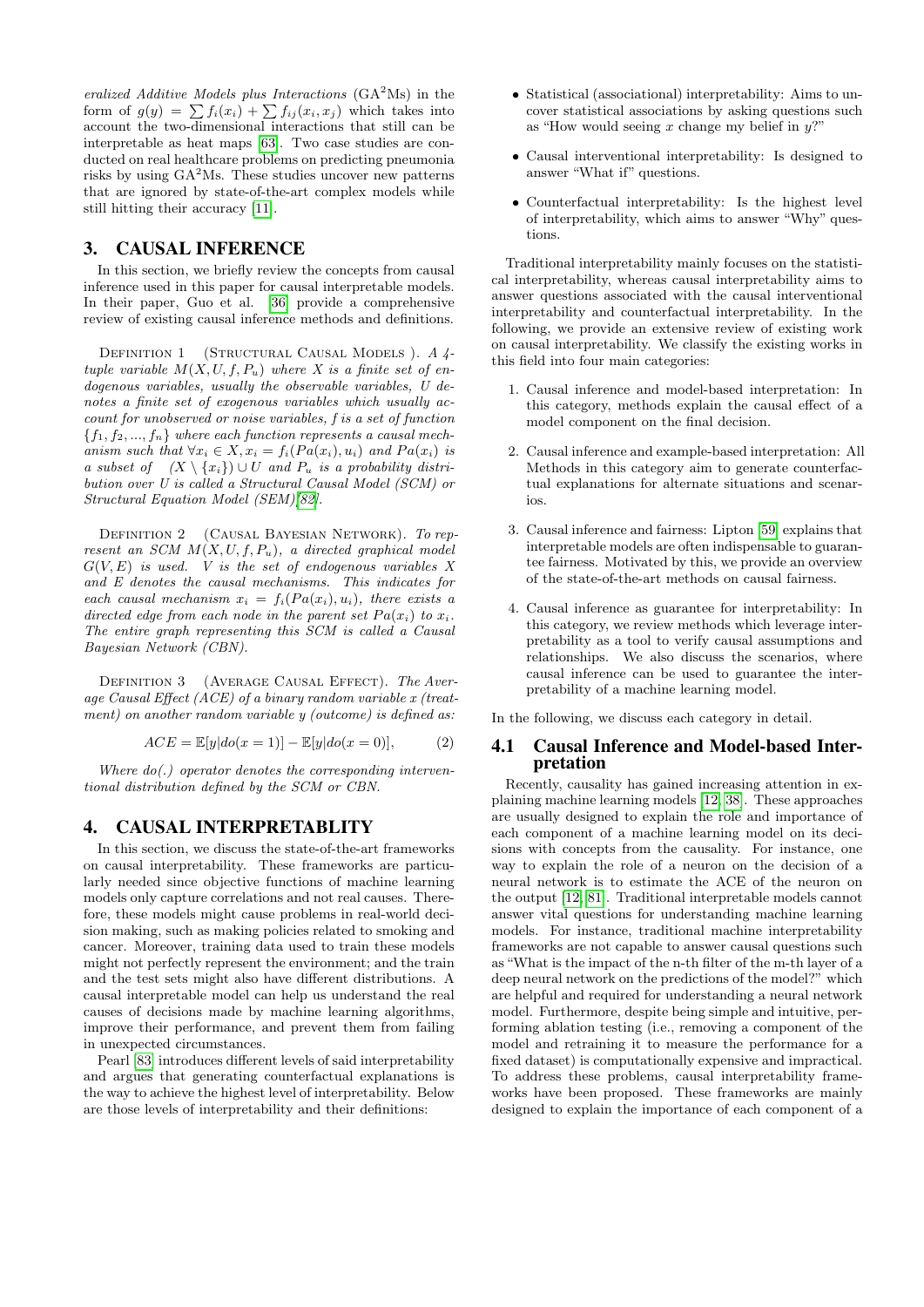deep neural network on its predictions by answering counterfactual questions such as "What would have happened to the output of the model had we had a different component in the model?". These types of questions are answered by borrowing some concepts from the causal inference literature. The main idea is to model the structure of the DNN as an SCM and estimate the causal effect of each component of the model on the output by performing causal reasoning. Narendra et al. [\[77\]](#page-14-3) consider the DNN as an SCM, apply a function on each filter of the model to obtain the targeted value such as variance or expected value of each filter and reason on the obtained SCM. Harradon et al. [\[38\]](#page-12-4) further suggest that in order to have an effective interpretability, having a human-understandable causal model of DNN, which allows different kinds of causal interventions, is necessary. Based on this hypothesis, the authors propose an interpretability framework, which extracts human-understandable concepts such as eyes and ears of a cat from deep neural networks. learns the causal structure between the input, output and these concepts in an SCM and performs causal reasoning on it to gain more insights into the model. Chattopadhyay et al. [\[12\]](#page-11-7) propose an attribution method based on the first principle of causality, particularly SCMs and  $do(·)$  calculus. More concretely, similar to other proposed methods in this category, the proposed framework models the structure of the machine learning algorithm as an SCM. It then proposes a scalable causal inference approach to the estimate individual treatment effect of a desired component on the decision made by the algorithm.

Chattopadhyay et al. suggest to simplify the SCM defined on a multi-layer network  $M([l_1, l_2, l_3, ..., l_n], U, f, P_U)$  to another network as SCM  $M'([l_1, l_n], U, f', P_U)$  where  $l_1$  and  $l_n$ represent neurons in the input and output layers,  $l_i$  represents neurons in the i-th layer of the network, U denotes the set of unknown variables,  $f$  and  $f'$  correspond to the SCM functions and  $P_U$  defines distributions of the unknown variables. They then propose to calculate the ACE of any neurons of the model on the output by performing causal reasoning on M as follows,

$$
ACE_{do(x_i=\alpha)}^y = \mathbb{E}[y|do(x_i=\alpha)] - baseline_{x_i}, \qquad (3)
$$

where  $x_i$  is *i*-th neuron of the network, *y* is the output of the model and  $\alpha$  is an arbitrary value the neuron is set to. They also propose to calculate the *baseline<sub>x<sub>i</sub></sub>* as  $\mathbb{E}_{x_i}[\mathbb{E}_y[y]do(x_i =$  $\alpha$ )]]

In another research direction, Zhao and Hastie [\[113\]](#page-15-2) state that to extract the causal interpretations from black-box models, one needs a model with good predictive performance, domain knowledge in the form of a causal graph, and an appropriate visualization tool. They further explore partial dependence plot (PDP) [\[23\]](#page-12-21) and Individual Conditional Expectation (ICE) [\[28\]](#page-12-22) to extract causal interpretations from black-box models. Alvarez-Melis and Jaakkola [\[3\]](#page-11-8) generated causal explanations for structured input structured output black-box models by (a) generating perturbed samples using a variational auroencoder; (b) generating a weighted bipartite graph  $G = (V_x \cup V_y, E)$ , where  $V_x$  and  $V_y$  are elements in x and y and  $E_{ij}$  represents the causal influence of  $x_i$  and  $y_j$ ; and (c) generating explanation components using graph partitioning algorithms.

Parafita and Vitria [\[81\]](#page-14-23) introduce a causal attribution framework to explain decisions of a classifier based on the latent factors. The framework consists of three steps, (a)

constructing Distributional Causal Graph which allows us to sample and compute likelihoods of the samples; (b) generating a counterfactual image which is as similar as possible to the original image; and (c) estimating the effect of the modified factor by estimating the causal effect.

Causal interpretation has also gained a lot of attention in Generative Adversarial Networks (GANs) interpretability. Bau et al. [\[7\]](#page-11-9) propose a causal framework to understand "How" and "Why" images are generated by Deep Convolutional GANs (DCGANs). This is achieved by a two-step framework which finds units, objects or scenes that cause specific classes in the data samples. In the first step, dissection is performed, where classes with explicit representations in the units are obtained by measuring the spatial agreement between individual units of the region we are examining and classes using a dictionary of object classes. In the second step, intervention is performed to estimate the causal effect of a set of units on the class. This framework is then used to find the units with the highest causal effect on the class. Following equation shows the objective of this framework,

$$
\alpha^* = \underset{\alpha}{\arg\min}(-\delta_{\alpha \to c} + \lambda ||\alpha||_2),\tag{4}
$$

where  $\alpha$  indicates the units that have causal effect on the outcome,  $\delta_{\alpha \to c}$  measures the causal effect of units on the class by intervening on  $\alpha$  and set it to the constant c and  $\lambda ||\alpha||_2$  is a regularization term. Besserve et al. [\[8\]](#page-11-10) propose to better understand the internal functionality of generative models such as GANs or Variational Autoencoders (VAE) and answer questions like "For a face generator, is there an internal encoding of the eyes, independent of the remaining facial features?", by manipulating the internal variables using counterfactual inference.

Madumal et al. [\[68\]](#page-13-18) leverage causal inference to explain the behavior of reinforcement learning agents by learning an SCM during reinforcement learning and generate counterfactual examples using the learned SCM.

## 4.2 Causal Inference and Example-based Interpretation

As mentioned in Section [2.2,](#page-1-1) in example based explanations, we are looking for data instances that are capable of explaining the model or the underlying distribution of the data. In this subsection, we explain *counterfactual explana*tions, a type of example-based explanations, which are one of the widely used explanations for interpreting a model's decisions. Counterfactual explanations aim to answer "Why" questions such as "Why is the model's decision Y?" or "Was it input X that caused the model to predict Y?". Generally speaking, counterfactuals are designed to answer hypothetical questions such as "What would have happened to Y, had I not done X?". They are designed based on a new type of conditional probability  $P(y_x|x', y')$ . This probability indicates how likely the outcome (label) of an observed instance, i.e.,  $y'$ , would change to  $y_x$  if  $x'$  is set to x. These kinds of questions can be answered using SCMs [\[25\]](#page-12-2).

Counterfactual explanations are defined as examples that are obtained by performing minimal changes in the original instance's features and have a predefined output. For example, what minimal changes can be made in a credit card applicant's features such that their application gets accepted. These explanations are human friendly because they are usually focused on a few number of features and there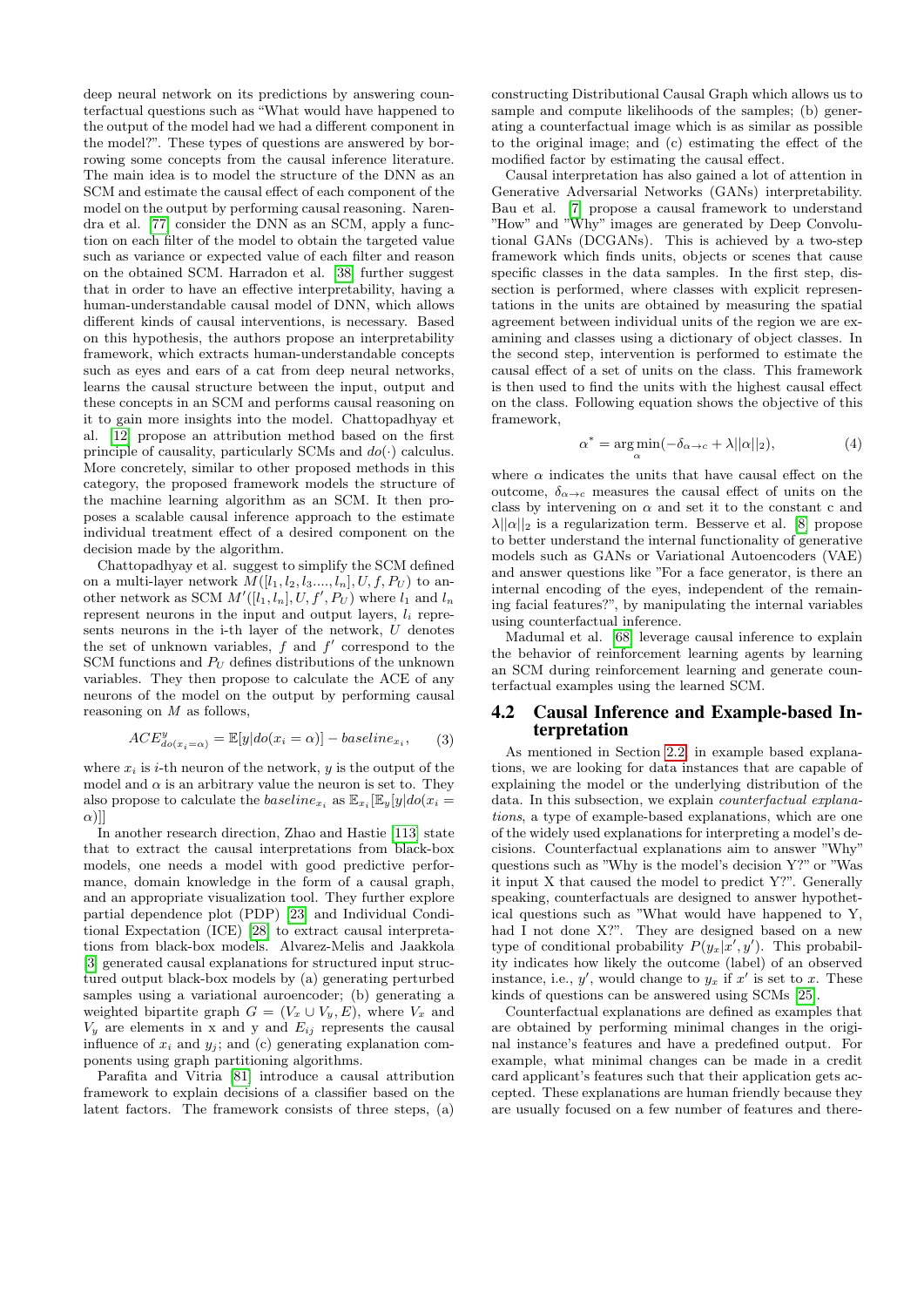fore are more understandable. However, they suffer from the Roshomon effect [\[71\]](#page-13-19) which means there could be multiple true versions of explanations for a predefined outcome. To alleviate this problem, we could report all possible explanations, or find a way to evaluate all explanations and report the best one. Recently, several works have been proposed to generate counterfactual explanations. In order to generate counterfacutal examples, Wachter et al. [\[101\]](#page-14-24) propose to minimize the mean squared error between the model's predictions and counterfactual outcomes as well as the distance between the original instances and their corresponding counterfactuals in the feature space. Eq. [\(5\)](#page-6-0) shows the objective function to achieve this goal,

<span id="page-6-0"></span>
$$
\argmin_{x_{cf}} \max_{\lambda} L(x, x_{cf}, y, y_{cf})
$$
  
\n
$$
L(x, x_{cf}, y, y_{cf}) = \lambda \cdot (\hat{f}(x_{cf}) - y_{cf})^2 + d(x, x_{cf}),
$$
\n(5)

where the first term indicates the distance between the model's prediction for the counterfactual input  $x_{cf}$  and the desired counterfactual output, while the second term indicates the distance between the actual instance features x and the counterfactual features  $x_{cf}$ .

Liu et al. [\[60\]](#page-13-20) propose a generative model to generate counterfactual explanations for explaining a model's decisions using Eq.[\(5\)](#page-6-0). Garth et al. [\[35\]](#page-12-23) propose a method to generate counterfactual examples in a high dimensional setting. The method is proposed for credit application prediction via off-the-shelf interchangeable black-box classifiers. In the case of high dimensional feature space, the generated explanation might not be interpretable due to the existence of too many features. To alleviate the problem, the authors propose to reweigh the distance between the features of an instance and its corresponding counterfactual with the inverse median absolute deviation  $(Eq.(6))$  $(Eq.(6))$  $(Eq.(6))$ . This metric is robust to outliers and results in more sparse, and therefore, more explainable solutions.

<span id="page-6-1"></span>
$$
MAD_j = median_{i \in \{1, 2, ..., n\}}(|x_{i,j} - median_{l \in \{1, 2, ..., n\}}(x_{l,j})|)
$$
\n(6)

Goyal et al. [\[34\]](#page-12-3) propose to generate counterfactual visual explanations for a query image  $I$  by using a distractor image  $I'$  which belongs to the class  $c'$  (a different class from the actual output of the classifier). To generate counterfactual explanations, the authors propose to detect spatial regions in  $I$  and  $I'$  such that replacing those regions in  $I$  with regions in  $I'$  results in system classifying the generated image as  $c'$ . In order to avoid trivial solutions such as replacing the entire image  $I$  with  $I'$ , authors propose to minimize the number of edits to transform  $I$  to  $I'$ . The proposed framework is shown in the following equation,

$$
\min_{P,a} ||a||_1
$$
\n
$$
\text{s.t. } c' = \operatorname{argmax} g((1-a) \circ f(I) + a \circ Pf(I')) \qquad (7)
$$
\n
$$
a_i \in \{0,1\} \,\forall i \text{ and } P \in \mathcal{P},
$$

where  $a \in \mathbb{R}^{hw}$  (*h* and *w* represent height and width of an image, respectively) is a binary vector which indicates whether the feature in  $I$  needs to be changed with the feature in I' (value 1) or not (value 0).  $P \in \mathbb{R}^{hw \times hw}$  is a permutation matrix used to align spatial cells of  $f(I')$  with  $f(I), f(I)$  and  $f(I')$  correspond to spatial feature maps of I and I', respectively. Function  $g(.)$  represents the classifier and  $P$  is a set of all  $hw \times hw$  permutation matrices. Goyal et al. [\[33\]](#page-12-24) propose to explain classifiers' decisions by measuring the *Causal Concept Effect* (CACE). CACE is defined as the causal effect of a concept (such as the brightness or an object in the image) on the prediction. In order to generate counterfactuals, authors leverage a VAE-based architecture. Hendricks et al. [\[45\]](#page-12-25) propose a method to generate counterfactual explanations using multimodal information for video classification tasks. The proposed method in this work generates visual-linguistic explanations in two steps. First, it trains a classification model for which we would like to generate explanations. Then, in the second step, it trains a post-hoc explanation model by leveraging the output and mid-level features of the trained model in first the step. The explanation model predicts the counterfactuality score for all the negative classes (classes that the instance does not belong to according to the prediction model trained in the first step). The explanation model then generates explanations by maximizing the counterfactuality score between positive and negative classes.

Moore et al. [\[73\]](#page-13-21) propose to leverage adversarial examples to generate counterfactual explanations. In order to generate plausible explanations, the number of changed features should be small. Moreover, some features such as age cannot be changed arbitrarily. For example, we cannot ask loan applicants to reduce their age. Therefore, to constrain the number of changed features and the direction of gradients in the generated adversarial examples, authors propose to mask the unwanted features and gradients in a way that only desired features change in the generated explanations.

Kommiya et al. [\[76\]](#page-13-4) propose to explain the decision of a machine learning framework by generating counterfactual examples which satisfy the following two criteria, (1) generated examples must be feasible given user's conditions and context such as range for the features or features to be changed; (2) counterfactual examples generated for explanations should be as diverse as possible. In order to impose the diversity criterion, authors propose to either maximize the point-wise distance between examples in feature-space or leverage the concept from Determinantal point processes to select a subset of samples with the diversity constraint.

Van Looveren and Klaise [\[61\]](#page-13-22) propose to leverage class prototypes to generate counterfactual explanations. They also claim that using class prototypes for counterfactual example generation accelerates the process. This work suggests that the generated examples by traditional counterfactual generation frameworks [\[101,](#page-14-24) [35\]](#page-12-23) do not satisfy two main criteria: (1) they do not consider the training data manifold which may result in out-of-distribution examples, and (2) the hyperparameters in the framework should be carefully tuned in an appropriate range which could be time consuming. To solve the mentioned problems, the authors propose to add a reconstruction loss term (defined as  $L_2$  reocnstruction error between counterfactuals and an autoencoder trained on the training samples) as well as a prototype loss term, which is defined as  $L_2$  loss between the class prototype and the counterfactual samples, to the original objective function of counterfactual generation (Eq [\(5\)](#page-6-0)).

Rathi [\[86\]](#page-14-25) proposes to generate counterfactual explanations using shapely additive explanations (SHAP).Hendricks et al. [\[39\]](#page-12-26) defined a method to generate natural language counterfactual explanations. The framework checks for evidences of a counterfactual class in the text explanation generated for the original input. It then checks if those factors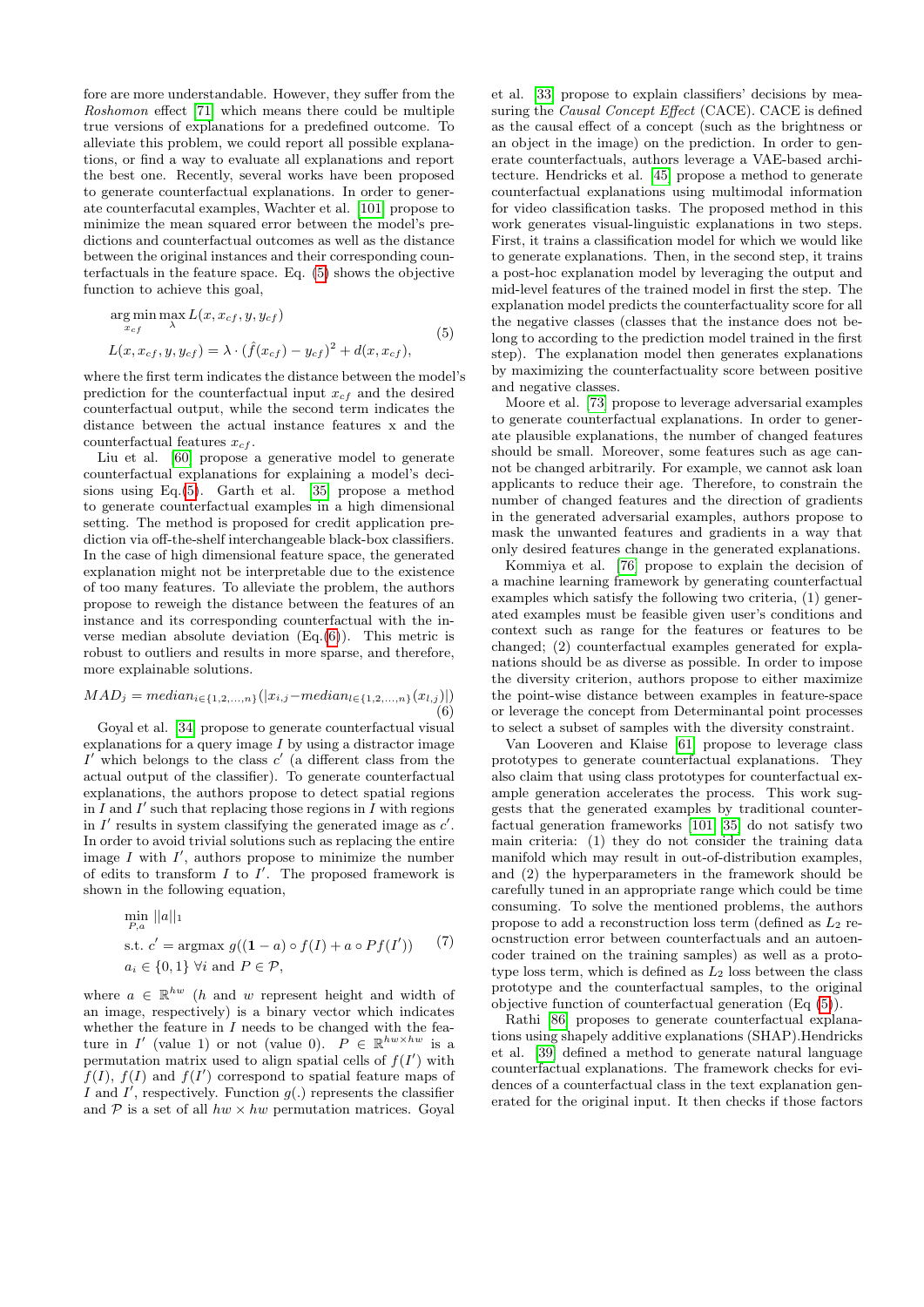exist in the counterfactual image and returns the existing ones.

### <span id="page-7-1"></span>4.3 Causal Inference and Fairness

Nowadays, politicians, journalists and researchers are concerned regarding the interpretability of model's decisions and whether they comply with ethical standards [\[31\]](#page-12-27). Algorithmic decision making has been widely utilized to perform different tasks such as approving credit lines, filtering job applicants and predicting the risk of recidivism [\[15\]](#page-12-28). Prediction of recidivism is used to determine whether to detain or free a person and therefore, it needs to be guaranteed that it does not discriminate against a group of people. Since conventional evaluation metrics such as accuracy does not take these into account, it is usually required to come up with interpretable models in order to satisfy fairness criteria. Recently, huge attention has been paid to incorporating fairness into decision making methods and its connection with causal inference. Kusner et al. [\[53\]](#page-13-23) propose a new metric for measuring how fair decisions are based on counterfactuals. According to this paper, a decision is fair for an individual if the outcome is the same both in the actual world and a counterfactual world in which the individual belonged to a different demographic group. Kilbertus et al. [\[46\]](#page-13-24) address the problem from a data generation perspective by going beyond observational data. The authors propose to utilize causal reasoning to address the fairness problem by asking the question "What do we need to assume about the causal data generating process?" instead of "What should be the fairness criterion?".

Madras et al. [\[67\]](#page-13-25) propose a causal inference model in which the sensitive attribute confounds both the treatment and the outcome. It then leverages deep learning techniques to learn the parameters of the model. Zhang and Bareinboim [\[110\]](#page-15-3) propose a metric (i.e., causal explanations) to quantitatively measure the fairness of an algorithm. This measure is based on three measures of transmission from cause to effect namely counterfactual direct (Ctf-DE), indirect (Ctf-IE), and spurious (Ctf-SE) effects as defined below. Given an SCM M, the counterfactual indirect effect of intervention  $X = x_1$  on  $Y = y$  (relative to baseline  $X = x_0$ ) conditioned on  $X = x$  with mediator  $W = W_{x_1}$  is defined as,

$$
IE_{x_0,x_1}(y|x) = P(y_{x_0,W_{x_1}}|x) - P(y_{x_0}|x)
$$
 (8)

the counterfactual direct effect of intervention  $X = x_1$  on Y (with baseline  $x_0$ ) conditioned on  $X = x$  is defined as,

$$
DE_{x_0,x_1}(y|x) = P(y_{x_1,W_{x_0}}|x) - P(y_{x_0}|x)
$$
 (9)

And finally, the spurious effect of event  $X = x_1$  on  $Y = y$ (relative to baseline  $x_0$ ) is defined as,

$$
SE_{x_0, x_1}(y|x) = P(y_{x_0}|x_1) - P(y|x_0)
$$
 (10)

Wu et al. [\[102\]](#page-14-26) unify all causal-based notions for fairness into one general notion called path-specific counterfactual fairness (PC fairness). They then introduce a constraint optimization problem for this notion.

### 4.4 Causal Inference as Guarantee for Interpretability

Machine learning has had great achievements in medical, legal and economic decision making. Frameworks for these applications must satisfy the following two criteria: 1) they

must be causal 2) they must be interpretable. For example, in order to find the efficacy of a drug on patient's health, one needs to estimate the causal effect of the drug on patient's health status. Moreover, in order for the results to be reliable for doctors and experts, an explanation of how the decision has been made is necessary. Despite recent achievements in these two fields separately, not so many works have been done to cover both requirements simultaneously. Moreover, the state-of-the-art approaches in each field are incompatible and therefore can not be combined and used together. Kim and Bastani [\[49\]](#page-13-26) propose a framework to bridge the gap between causal and interpretable models by transforming any algorithm into an interpretable individual treatment effect estimation framework. To be more specific, this work leverages the algorithm proposed in [\[92\]](#page-14-27) to learn an oracle function f which estimates the causal effect of a treatment for any observed instance and then learn an interpretable function  $f'$  to estimate f. They further provide a bound for the error produced by their framework.

In another line of research, causal interpretability has been used to verify the causal relationships in the data. Caruana et al. [\[11\]](#page-11-6) perform two case studies to discover the rules which show cases where generalized additive models with pairwise interactions  $(GA^2Ms)$  learn rules based on only correlations in the data and invade causal rules. They then propose to fix the learned rules based on domain experts knowledge.

Bastani et al. [\[88\]](#page-14-28) propose a decision tree based explanation method to generate global explanations for a blackbox model. Their proposed framework provides powerful insights into the data such as causal issues confirmed by the physicians previously.

### <span id="page-7-0"></span>5. PERFORMANCE EVALUATION

In this section we provide a detailed review of evaluation methods and common datasets used to assess the interpretability of models for causal interpretablity. Evaluation of interpretability is a challenging task due to the lack of consensus definition of interpretability and understanding of humans from the concept. Evaluation of causal interpretability is even more challenging due to the lack of groundtruth data for causal explanations and verification of causal relationships. Therefore, it is important to have a unified guideline on how to evaluate the proposed models. Traditional interpretability of a model is usually measured with quantifiable proxies such as if a model is approximated using sparse linear models it can be considered interpretable. To evaluate the causal interpretability, researchers also came up with some proxy metrics such as size and diversity of the counterfactual explanation. In this section, we discuss all criteria defined for the "goodness" of both causal and traditional interpretations and proxy metrics to measure how good the proposed framework can generate these explanations.

#### 5.1 Datasets

In this section, we briefly introduce benchmark datasets commonly used to evaluate interpretable models. Depending on the type of the data (i.e., text, image or tabular) different datasets are used to assess the interpretability . Some commonly used datasets for image are "ImageNet (ILSVRC)" [\[90\]](#page-14-29), "MNIST" [\[56\]](#page-13-27) and "PASCAL VOC dataset" [\[21\]](#page-12-29). While for text they experimented on "20 Newsgroup Dataset" [\[54\]](#page-13-28),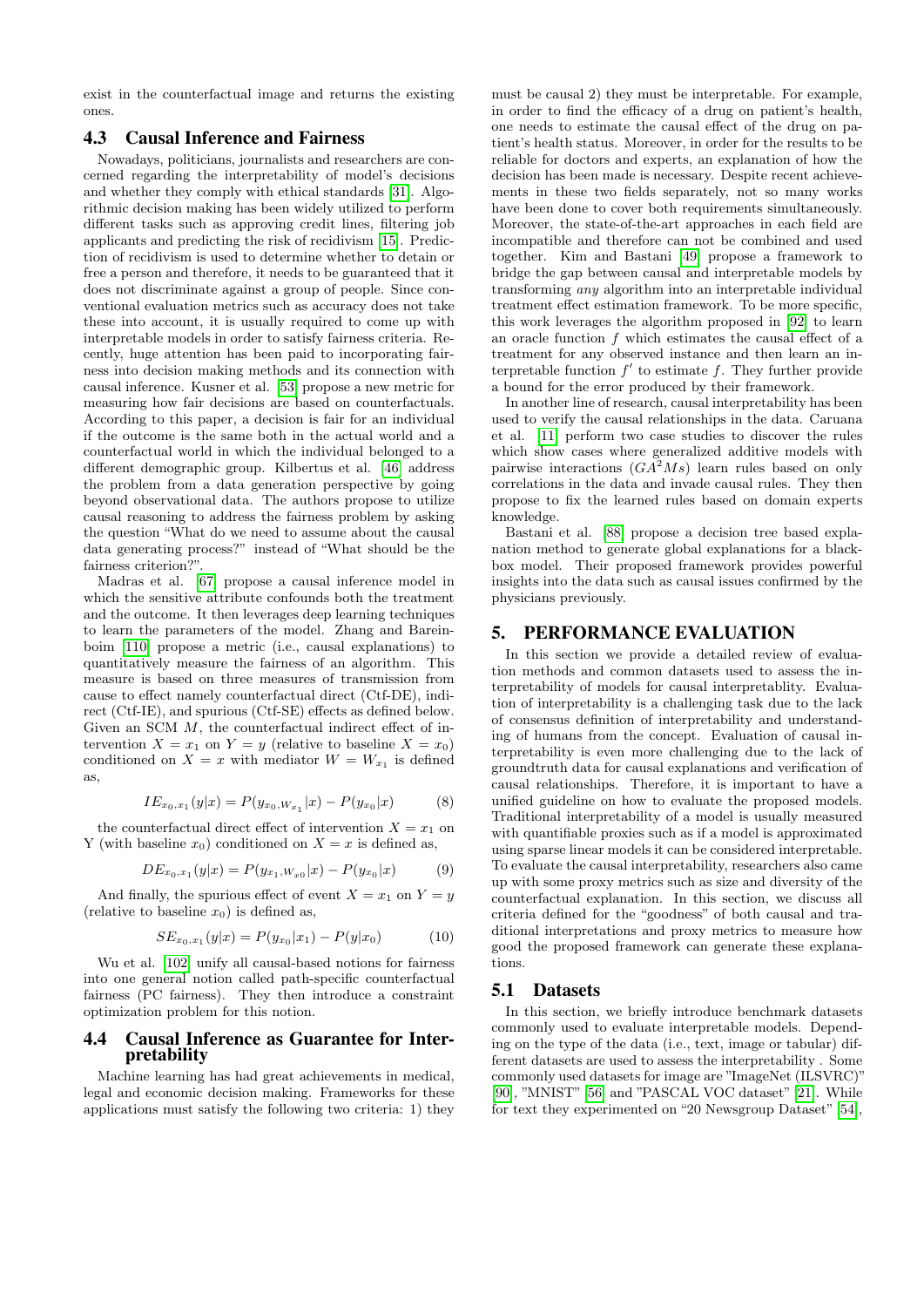"Yelp" [\[108\]](#page-14-30), "IMDB" [\[43\]](#page-12-30) and "Amazon" [\[5\]](#page-11-11) reviews. "UCI repository" [\[97\]](#page-14-31) consists of some tabular datasets that were used by the literature such as "Spambase", "Insurance", "Magic", "Letter", and "Adult" datasets. In order to explain the outcome of the test sample, the explanations are provided by the model. For instance, in the case of image data, those patches of the images that are mostly responsible for the class label were selected. For the text data, words involved in the final decision are made bold with different shades of color, which represent the degree of their involvement. In addition to the mentioned datasets, there are some datasets commonly used to evaluate the causal interpretable frameworks. In the following, we list common datasets used for the evaluation of causal interpretability.

- German loan dataset [\[19\]](#page-12-31). This dataset contains 1000 observations of loan applicants which contains, numeric, categorical and ordinal attributes.
- LendingClub. This dataset<sup>[2](#page-8-0)</sup> contains 5 years of loan records (2007-2011) given by LendingClub company. After preprocessing, it contains 8 features, namely, employment years, annual income, number of open credit accounts, credit history, loan grade as decided by LendingClub, home ownership, purpose, and the state of residence in the United States. .
- *COMPAS*. Collected by ProPublica [\[22\]](#page-12-32) for analysis purposes on recidivism decisions in the United States, after preprocessing, this data contains 5 features, namely, bail applicant's age, gender, race, prior count of offenses, and degree of criminal charge.

Unfortunately, datasets used for this purpose are not specifically designed for causal interpretability and do not contain the groundtruth that captures the causal aspect of the model such as counterfactual explanations or the ACE of different components of the model on the final decision. On the other hand, there are existing benchmark datasets specifically designed for evaluating tasks in causal inference. Cheng et al. [\[58\]](#page-13-29) provide a comprehensive survey on benchmark datasets for different causal tasks.

# 5.2 Evaluation Metrics

In order to assess the performance of a causal interpretable framework, authors are required to evaluate the interpretability of generated explanations from two aspects, (1) the quality of the generated explanations, i.e., are generated explanations interpretable to humans?; and (2) are the generated explanations causal? In the following two subsections, we provide comprehensive guidelines and metrics on how to answer these questions.

### *5.2.1 Interpretability Evaluation Metrics*

Evaluating the interpretability of a machine learning model is usually a challenging task. Interpretable frameworks often evaluate their methods via two main perspectives, (1) how well the generated explanations by the method match the human expectation from different aspects; (2) how well the generated explanations are without using any human subjects. Thus, we will categorize different assessment methods based on the aforementioned perspectives and provide some examples of experiments conducted by the researchers.

Human Subject-Based Evaluation Metrics. Part of the research in interpretability aims to let humans understand the reasons behind the outcome of a product. Accordingly, experiments carried out by the researchers usually answer the following questions:

- By providing two different models, can the explanations help users choose the better classifier in terms of generalizability? This will help us to investigate whether the explanations can be used to decide which model is better. Ribeiro et al. [\[89\]](#page-14-6) used human subjects from"Amazon Mechanical Turk" (AMT) to choose between two models, one that generalizes better than the other while its accuracy was lower on cross validation. With the provided explanations, the subjects were able to choose the more generalized model 89% of the time.
- With explanations provided by the interpretable methods for a particular sample, can a user correctly predict the outcome of that sample? This is also called "Forward Simulation/Prediction" by Doshi-Velez and Kim [\[17\]](#page-12-5). We can verify the explanations actually defines the output we are looking for.
- Based on the explanations, do users trust the classifier to be used in real-world applications? Selvaraju et al. [\[91\]](#page-14-16) evaluated the trust by asking 54 AMT workers to rate the reliability of the models via a 5-point scale questionnaire. A sample along with its explanations were demonstrated to subjects for two different models, AlexNet and VGG-16 (VGG-16 is known to be more reliable than AlexNet). Moreover, only those instances that provided the same prediction and were aligned with the ground truth label were considered. The results of the evaluation shows that with the proposed explanation the subjects trust the model that generalizes better (VGG-16).
- Do the resulted explanations match human intuition? The model is described to human subjects in detail and they were asked to provide insights about the outcome of the model (human-produced explanations). The test assumes that the explanations provided by the human should be aligned with one that the model provides [\[66\]](#page-13-12). Moreover, experts in a specific field (e.g., doctors) can also be used to provide the explanations (e.g., important factors/symptoms) on the task (e.g., recognizing the disease).
- Given two different explanations from different algorithms, which one provides a better quality explanation? This is also known as "Binary Forced Choice" evaluation metric [\[17\]](#page-12-5). This test can be used to compare the different explanations from different interpretable models.

Non-human Based Evaluation Metrics. Multiple factors such as human fatigue, improper practice sessions and incentive costs can affect experimental results when humansubject evaluation metrics are used. Hence, it is important to conduct other evaluation metrics.

• How much a proposed interpretable model recovers the important features of the data for a certain prediction task? This requires the important features to be

<span id="page-8-0"></span> $^{2}$ https://www.lendingclub.[com/info/download](https://www.lendingclub.com/info/download-data.action)data.[action](https://www.lendingclub.com/info/download-data.action)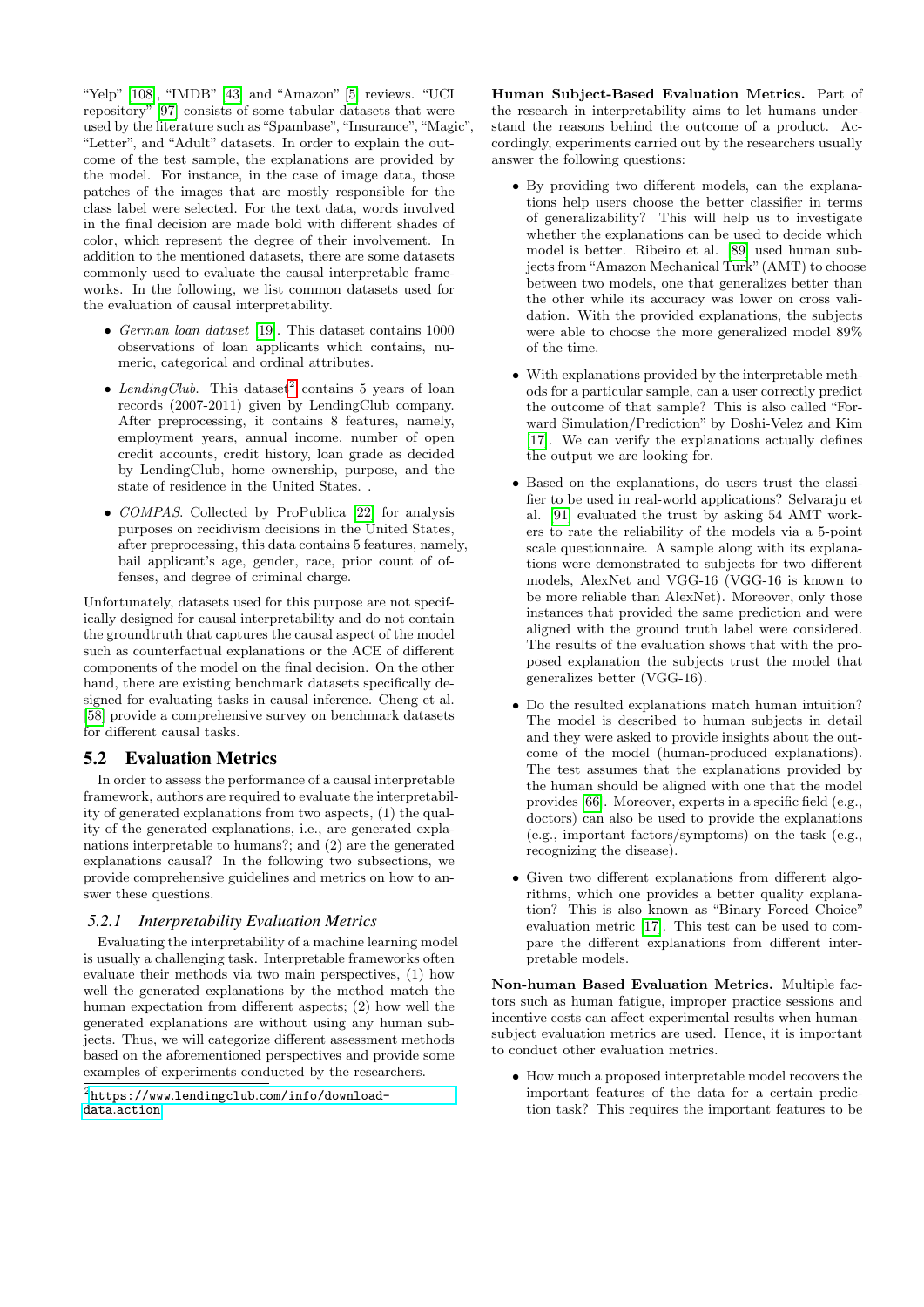|                | Counterfactual<br>Property           | <b>Description of Property</b>                                                                                                                                          | <b>Evaluation Metrics</b>                                                                                                                                                                                                                                                                                                                                                       |
|----------------|--------------------------------------|-------------------------------------------------------------------------------------------------------------------------------------------------------------------------|---------------------------------------------------------------------------------------------------------------------------------------------------------------------------------------------------------------------------------------------------------------------------------------------------------------------------------------------------------------------------------|
| 1              | Sparsity/Size                        | Perturbation which transforms $x$<br>to $x_{cf}$ should be small                                                                                                        | Elastic net loss term $(EN(\delta) = \beta.   \delta  _1 +   \delta  _2^2)$ [61]<br>Counting number of altered features manually [35]                                                                                                                                                                                                                                           |
| $\overline{2}$ | Interpretability                     | Counterfactual explanations<br>should lie close to data manifold                                                                                                        | Ratio of the reconstruction errors of counterfactual gen-<br>erator trained only on the counterfactual class and coun-<br>terfactual generator trained on the <i>original</i> class [61]<br>Ratio of the reconstruction errors of counterfactual gen-<br>erator trained only on the counterfactual class and coun-<br>terfactual generator trained on the <i>all</i> class [61] |
| 3              | Proximity                            | Counterfactual<br>explanations<br>should be as similar as possible to<br>the original instance                                                                          | <i>Proximity</i> = $-\frac{1}{k}\sum_{i=1}^{k} dist(x_{cf_i}, x)$ [76]                                                                                                                                                                                                                                                                                                          |
| 4              | Speed                                | Generating counterfactuals should<br>be fast enough to be deployable in<br>real-world applications                                                                      | Measure the time and number of gradient updates [61]                                                                                                                                                                                                                                                                                                                            |
| 5              | Diversity                            | Counterfatual explanations gener-<br>ated for a data instance should be<br>different from each other                                                                    | Diversity = $\frac{1}{ C_k ^2} \sum_{i=1}^{k-1} \sum_{j=i+1}^{k} dist(x_{cf_i}, x_{cf_j})$ [76]                                                                                                                                                                                                                                                                                 |
| 6              | Visual-Linguistic<br>Counterfactuals | Visual explanation is the region<br>which retains high positiveness or<br>negativeness (i.e., on the model<br>prediction for specific positive or<br>negative classes). | Measure how the output of the target classifier changes<br>corresponding to the negative class when a specific region<br>is removed from the input using accuracy $[45]$ .                                                                                                                                                                                                      |
|                |                                      | Linguistic explanation is compati-<br>ble to the visual counterpart.                                                                                                    | Measure how the output of the target classifier changes<br>corresponding to the negative class when a specific region<br>is removed from the input using accuracy $[45]$ .                                                                                                                                                                                                      |

<span id="page-9-0"></span>Table 1: A summary of evaluation metrics for counterfactual explanations

known beforehand. We should verify that the model will pick up the important features of the data. One simply can use any base method introduced in Section [2.2.1](#page-1-4) as a proxy model to extract the important features. The fraction of these important features recovered by the interpretable method can be used as an evaluation score [\[89\]](#page-14-6).

- How is locally faithful the proposed method compared to the original model (fidelity)? Lack of fidelity will result in a limited insight to the original model [\[105\]](#page-14-32). In convolutional neural network, one common approach is the image occlusion. The pixels that the interpretable method defines as important will be masked to see whether it reflects on the classification score or not [\[91,](#page-14-16) [109\]](#page-14-14).
- How consistent the explanations are for the similar instances with the same class label? The explanations should not be significantly different for samples with the same label with a slightly different features. This instability could be the result of a high variance as well as the non-deterministic components of the explanation method [\[72\]](#page-13-30).

### *5.2.2 Causal Evaluation Metrics*

Due to the lack of groundtruth for causal explanations, to verify the causal aspect of the proposed framework, we need to quantify the desired characteristics of the model and measure the "goodness" of them via some predefined proxy metrics. In the following, we go over the existing metrics to evaluate the proposed causal interpretable frameworks for different categories of causal interpretability.

Counterfactual Explanations Evaluation Metrics. Existing approaches for causal interpretability are mostly based on generating counterfactual explanations. For such approaches, the causal interpretability is often measured through the goodness of generated counterfactual explanation. As mentioned in Section [4,](#page-4-1) a counterfactual explanation is the highest level of explanation and therefore, we can claim that if an explanation is a counterfactual explanation and is generated by considering causal relationships, it is indeed explainable. However, due to the lack of groundtruth for counterfactuals, we are unable to measure if the generated explanations are generated based on causal relationships. Therefore, to measure the "goodness" of counterfactual explanations, we suggest to conduct experiments to (1) measure the interpretability of the explanations using the metrics designed for interpretability; and (2) evaluate the conterfactuals themselves by measuring different characteristics of them. An interpretable Counterfatual explanation should have the following characteristics:

- The model prediction on the counterfactual sample  $(x<sub>cf</sub>)$  needs to be close to the predefined output for counterfactual explanation.
- The perturbation  $\delta$  changing the original instance x into  $x_{cf} = x + \delta$  should be sparse. In other words, size of counterfactual (i.e., number of features) should be small.
- A counterfactual explanation  $x_{cf}$  is considered interpretable if it lies close to the model's training data distribution.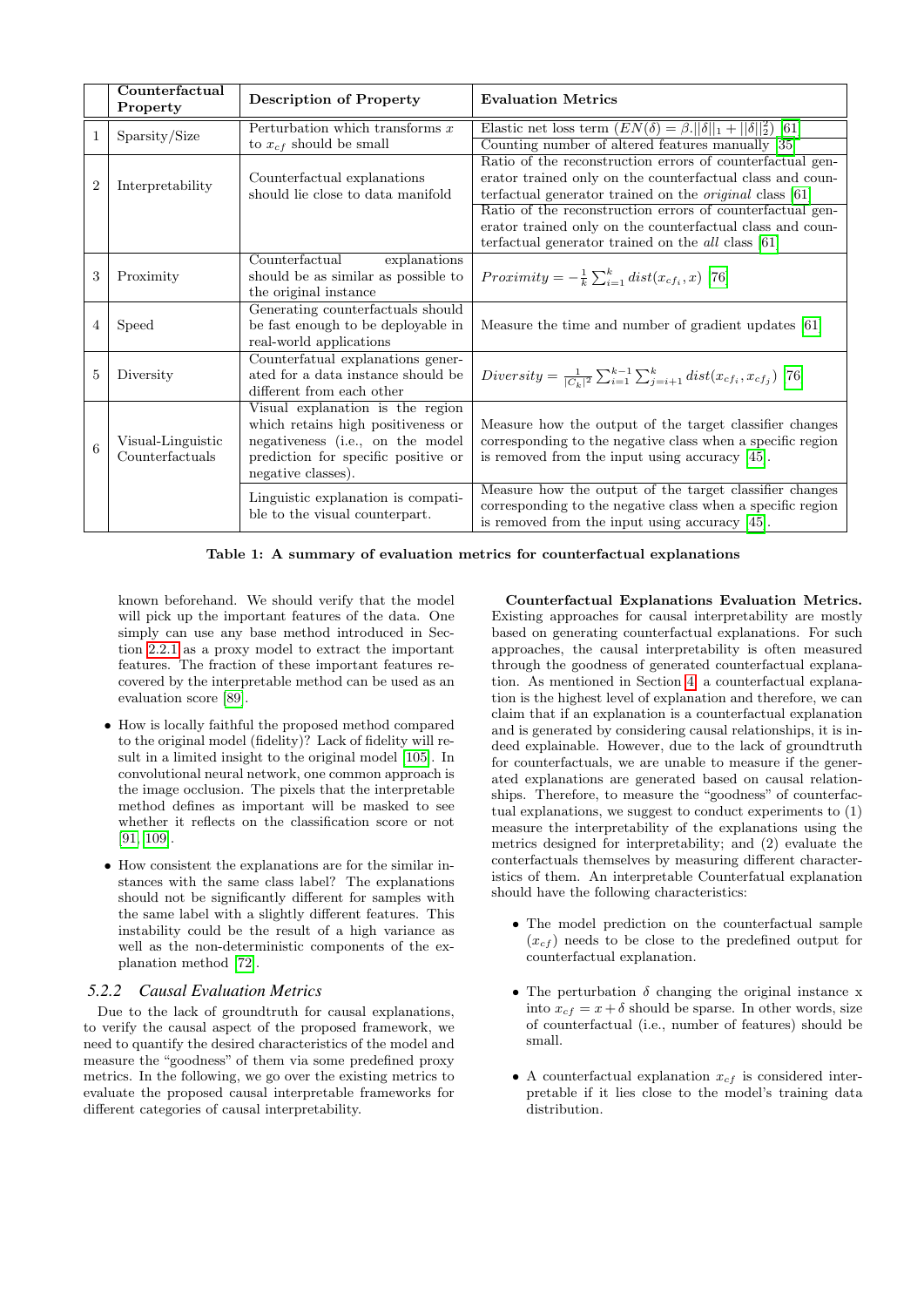- The counterfactual instance  $x_{cf}$  needs to be found fast enough to ensure it can be used in a real life setting.
- Counterfatual explanations generated for a data instance should be different from each other. In other words, counterfactual explanations should be diverse.
- Visual-linguistic counterfactual explanations must satisfy the following two criteria, (1) Visual explanation is the region which keeps high positiveness/negativeness on the model prediction for specific positive/negative classes; (2) Linguistic explanation should be compatible to the visual counterpart in the generated visual explanations.

Below, we briefly discuss these evaluation metrics designed to assess aforementioned characteristics of a counterfactual explanation:

To evaluate the sparsity of the generated counterfactual examples, Mc Grath et al. [\[35\]](#page-12-23) measures the size of a generated example by counting the number of features each example consists of. Van Looveren and Klaise [\[61\]](#page-13-22) use elastic net loss term  $EN(\delta) = \beta ||\delta||_1 + ||\delta||_2^2$  where  $\delta$  is the difference between the original instance and its generated counterfactual example and  $β$  is the hyperparameter.

In order for counterfactual explanations to be interpretable, they need to be close to the data manifold. Looveren and Klaise improves this criterion by suggesting that the counterfactuals are interpretable if they are close to the data manifold of the counterfactual class [\[61\]](#page-13-22). To measure the interpretability defined above, Looveren and Klaise propose to measure the ratio of the reconstruction errors when the model used for generating counterfactuals is trained only on the counterfactual class vs when it is trained on the original class [\[61\]](#page-13-22). The proposed metric is shown in the following equation,

$$
IM1(AE_i, AE_{t_0}, x_{cf}) = \frac{||x_0 + \delta - AE_i(x_0 + \delta)||_2^2}{||x_0 + \delta - AE_{t_0}(x_0 + \delta)||_2^2 + \epsilon}
$$
(11)

Where  $AE_i$  and  $AE_{t_0}$  represent the autoencoders used to generate the counterfactuals trained on the class  $i$  (counterfactual class) and class  $t_0$  (the original class), respectively. We let  $x_{cf}$  and  $x_0$  be the counterfactual explanation and the original sample. In addition,  $\delta$  denotes the distance between the original and counterfactual samples. A lower value of IM1 shows that counterfactual examples can be better reconstructed from the autoencoder trained on the counterfactual class in comparison to the autoencoder trained on the original class. This implies that the generated counterfactuals are closer to the counterfactual class data manifold.

Another metric proposed by [\[61\]](#page-13-22) measures how similar the generated counterfactuals are when generated using the autoencoder trained on only counterfactuals vs the autoencoder trained on all classes. The metric is shown in the following equation,

$$
IM2(AE_i, AE_{t_0}, x_{cf}) = \frac{||AE_i(x_0 + \delta) - AE(x_0 + \delta)||_2^2}{||x_0 + \delta||_1 + \epsilon}
$$
(12)

A lower value of IM2 shows that counterfactuals generated by both autoencoders trained on all classes and counterfactuals are more similar. This implies that the generated counterfactual distribution is as good as the distribution over all classes.

Generated counterfactual explanations can be used to measure users' understanding of a machine learning model's local decision boundary. Mothilal et al. [\[76\]](#page-13-4) propose to mimic users' understanding of a model's local decision boundaries by, (a) constructing an auxiliary classifier on both original inputs and counterfactual examples; and (b) measuring how well it mimics the actual decision boundaries. More specifically, they train a 1-nearest neighbor (1-NN) classifier on both the original and the counterfactual samples to predict the class of new inputs. The accuracy of this model is then compared with the accuracy of the original model.

The definition of counterfactual explanations implies that generated explanations should be as similar as possible to the original instance. In order to evaluate the proximity between original samples and counterfactual explanations, Mothilal et al. [\[76\]](#page-13-4) defines proximity as Eq. [\(13\)](#page-10-0),

$$
Proximity = -\frac{1}{k} \sum_{i=1}^{k} dist(x_{cf_i}, x)
$$
\n(13)

<span id="page-10-0"></span>In order to be able to calculate the proximity for both categorical and continuous features, the authors further propose two metrics to calculate the proximity for categorical and continuous features. For continuous features, the proximity is defined as the mean of feature-wise  $L_1$  distances between the original sample and counterfactuals divided by the median absolute deviation (MAD) of the feature's values in the training set. For categorical features, distance function is calculated such that for each categorical feature it assigns 1 if the feature differs from the original feature and otherwise it assigns 0.

In order to gauge the speed of generating counterfactual explanations, Looveren and Klaise [\[61\]](#page-13-22) measure the time and the number of gradient updates until the desired counterfactual explanation is generated.

Diversity of generated counterfactuals is measured via measuring feature-wise distances between each pair of counterfactual examples and calculating diversity as the mean of the distances between each pair of examples [\[76\]](#page-13-4). Eq. [\(14\)](#page-10-1) illustrates the measure used for diversity.

<span id="page-10-1"></span>
$$
Diversity = \frac{1}{|C_k|^2} \sum_{i=1}^{k-1} \sum_{j=i+1}^{k} d(x_{cf_i}, x_{cf_j})
$$
(14)

Where  $C_k$  represents a set of k counterfactuals generated for the original input,  $x_{cf_i}$  and  $x_{cf_j}$  are the i-th and j-th counterfactuals in the set  $C_k$ .

Kanehira et al. [\[45\]](#page-12-25) propose metrics to evaluate visuallinguistic counterfactual explanations to ensure, (a) visual explanations possess high positiveness/negativeness on the model predictions for positive/negative classes; (b) linguistic explanations are compatible with their corresponding visual explanations. To measure if the generated examples meet these criteria, authors in [\[45\]](#page-12-25) propose two metrics based on the accuracy. More specifically, to check for the first condition, they investigate how the output of the target classifier changes towards the negative class when a specific region is removed from the input. To measure the second criterion, for each output pair (s, R) they examine how the region R makes the concept s distinguishable by humans. To measure this quantitatively, they compute the accuracy by utilizing bounding boxes for each attribute in the test set. More specifically, IoU (intersection over union) between a given R and all bounding boxes  $R_0$  corresponding to attribute  $s_0$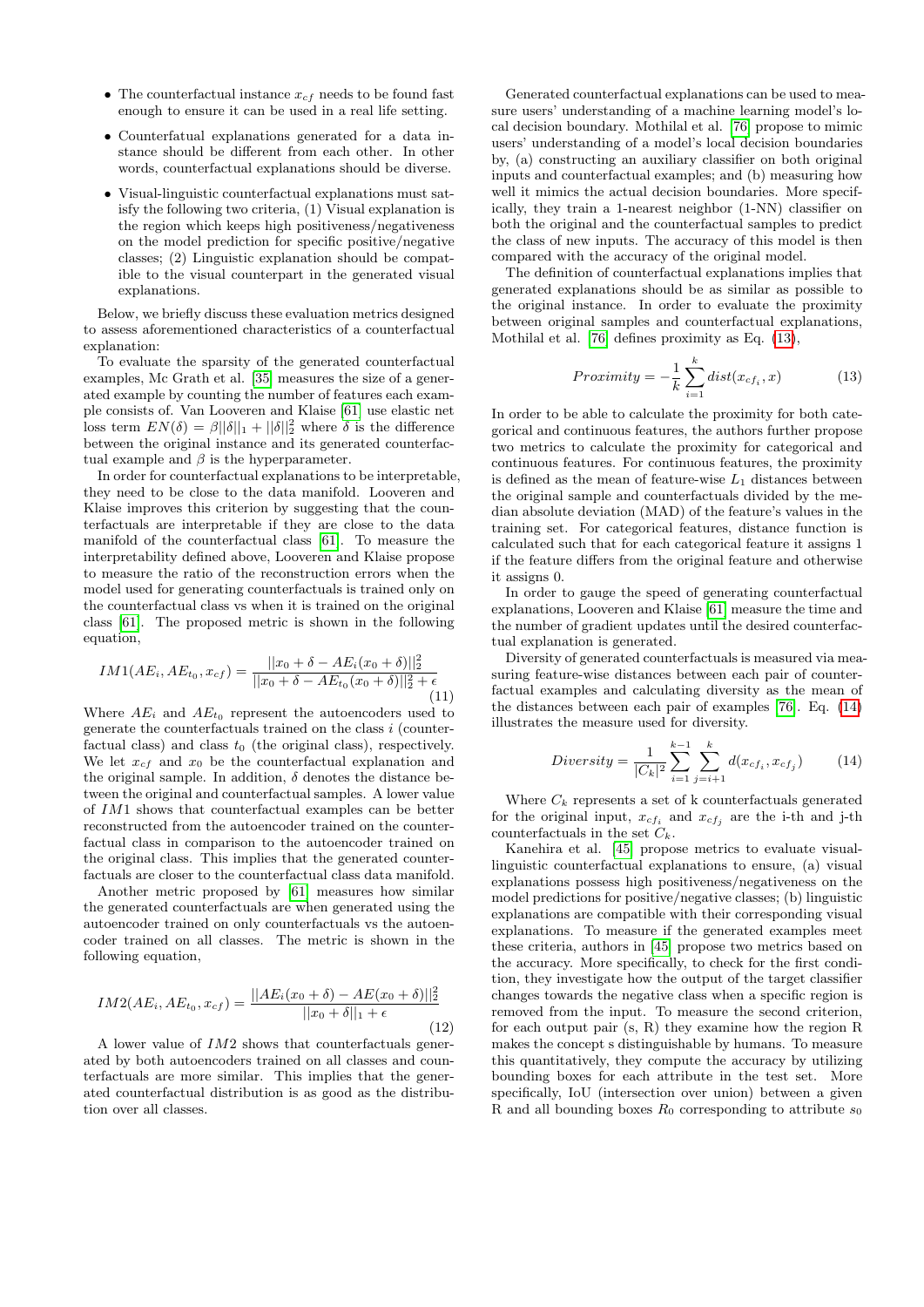| Overview of interpretable models and their categories |                                              |                  |                                                       |  |  |  |
|-------------------------------------------------------|----------------------------------------------|------------------|-------------------------------------------------------|--|--|--|
|                                                       | Interpretable Models: [107], [104],          |                  | Model-based: [77], [38], [12], [8], [113], [81], [7], |  |  |  |
| Traditional                                           | $[64], [103], [65], [106], [50], [13], [40]$ | Causal           | Example-based: [35], [45], [39], [101], [76], [86],   |  |  |  |
| Interpretability                                      |                                              | Interpretability | [73], [61], [60], [33], [34]                          |  |  |  |
|                                                       | Post-hoc: [47], [89], [66], [93], [91],      |                  | Fairness: $[53]$ , $[46]$ , $[67]$ , $[110]$          |  |  |  |
|                                                       | [109], [20], [16], [96], [62]                |                  | Guarantee: [49], [17], [88]                           |  |  |  |

<span id="page-11-12"></span>Table 2: A summary of the state-of-the-art frameworks for each type of interpretability

is calculated. Then the accuracy is measured by selecting the attribute  $s_0$  with the largest IoU score and checking its consistency with s a counterpart of R.

Table [1](#page-9-0) summarizes evaluation metrics for counterfactulas explanations based on the properties of the generated examples.

Model-based Evaluation Metrics. Due to the lack of evaluation groundtruth for representing the actual effect of each component of the model on its final decisions, evaluation for this type of models is still an open problem. One common way of evaluating such models is to report the most important components of a model by measuring their causal effects on the outcome of the model [\[38,](#page-12-4) [77\]](#page-14-3). Chattopadhyay et al. also use the causal attribution of each neuron on the output to visualize the local decisions of the model by saliency map. Moreover, to further investigate how well the model estimates the ACE, they proposed to run the model on datasets for causal effect estimations [\[12\]](#page-11-7).

Causal Fairness Evaluation. Evaluation of causal fairness models is a challenging task. Papers in this field usually assess the performance of the model for detecting discrimination. Zhang et al. leverage direct, indirect and spurious effect measures (defined in Section [4.3\)](#page-7-1) to detect and explain discrimination [\[110\]](#page-15-3). However, to the best of our knowledge, no quantitative measure of causality of a fairness algorithm exists.

# 6. CONCLUSION

In this survey, we introduce the problem of interpretability in machine learning. We view the problem from two perspectives, (1) traditional interpretability algorithms; (2) causal interpretability algorithms. However, the primary focus of the survey is on causal frameworks. We first provide different definitions of interpretability, then review the state-of-the-art methods in both categories and point out the differences between them. Each type of interpretable models is further subdivided into other sub categories to provide readers with a better overview of existing directions and approaches in the field. More concretely, for traditional methods, we divide existing work into inherently interpretable models and post-hoc interpretability. For causal models, we divide the existing works into the following four categories: counterfactual examples, model-based interpretability, causal models in fairness and interpretability for verifying causal relationships. We also address the challenging problem of evaluating interpretable models, explain existing metrics in detail and categorize them based on the scenarios they are designed for. Table [2](#page-11-12) summarizes state-of-the-art methods which belong to each category of interpretability.

# ACKNOWLEDGEMENTS

We would like to thank Andre Harrison for helpful comments.

# 7. REFERENCES

- <span id="page-11-4"></span>[1] A. Aamodt and E. Plaza. Case-based reasoning: Foundational issues, methodological variations, and system approaches. AI communications, 7(1):39–59, 1994.
- <span id="page-11-3"></span>[2] J. Adebayo, J. Gilmer, M. Muelly, I. Goodfellow, M. Hardt, and B. Kim. Sanity checks for saliency maps. In Advances in Neural Information Processing Systems, pages 9505–9515, 2018.
- <span id="page-11-8"></span>[3] D. Alvarez-Melis and T. Jaakkola. A causal framework for explaining the predictions of black-box sequence-to-sequence models. In Proceedings of the 2017 Conference on Empirical Methods in Natural Language Processing, pages 412–421, Copenhagen, Denmark, Sept. 2017. Association for Computational Linguistics.
- <span id="page-11-0"></span>[4] J. Angwin, J. Larson, L. Kirchner, and S. Mattu. Machine bias risk assessments in criminal sentencing. https://www.propublica.[org/article/machine](https://www.propublica.org/article/machine-bias-risk-assessments-in-criminal-sentencing)[bias-risk-assessments-in-criminal-sentencing](https://www.propublica.org/article/machine-bias-risk-assessments-in-criminal-sentencing), Mar 2019.
- <span id="page-11-11"></span>[5] AWS. Amazon customer reviews dataset. https://s3.amazonaws.[com/amazon-reviews-pds/](https://s3.amazonaws.com/amazon-reviews-pds/readme.html) [readme](https://s3.amazonaws.com/amazon-reviews-pds/readme.html).html, 2020.
- <span id="page-11-2"></span>[6] D. Bahdanau, K. Cho, and Y. Bengio. Neural machine translation by jointly learning to align and translate. arXiv preprint arXiv:1409.0473, 2014.
- <span id="page-11-9"></span>[7] D. Bau, J. Zhu, H. Strobelt, B. Zhou, J. B. Tenenbaum, W. T. Freeman, and A. Torralba. GAN dissection: Visualizing and understanding generative adversarial networks. CoRR, abs/1811.10597, 2018.
- <span id="page-11-10"></span>[8] M. Besserve, R. Sun, and B. Schölkopf. Counterfactuals uncover the modular structure of deep generative models. CoRR, abs/1812.03253, 2018.
- <span id="page-11-1"></span>[9] D. Boyd and K. Crawford. Critical questions for big data: Provocations for a cultural, technological, and scholarly phenomenon. Information, communication  $&\text{\textit{s}ociety},\,15(5):662-679,\,2012.$
- <span id="page-11-5"></span>[10] O. Boz. Extracting decision trees from trained neural networks. In Proceedings of the eighth ACM SIGKDD international conference on Knowledge discovery and data mining, pages 456–461. ACM, 2002.
- <span id="page-11-6"></span>[11] R. Caruana, Y. Lou, J. Gehrke, P. Koch, M. Sturm, and N. Elhadad. Intelligible models for healthcare: Predicting pneumonia risk and hospital 30-day readmission. In Proceedings of the 21th ACM SIGKDD International Conference on Knowledge Discovery and Data Mining, KDD '15, pages 1721–1730, New York, NY, USA, 2015. ACM.
- <span id="page-11-7"></span>[12] A. Chattopadhyay, P. Manupriya, A. Sarkar, and V. N. Balasubramanian. Neural network attributions: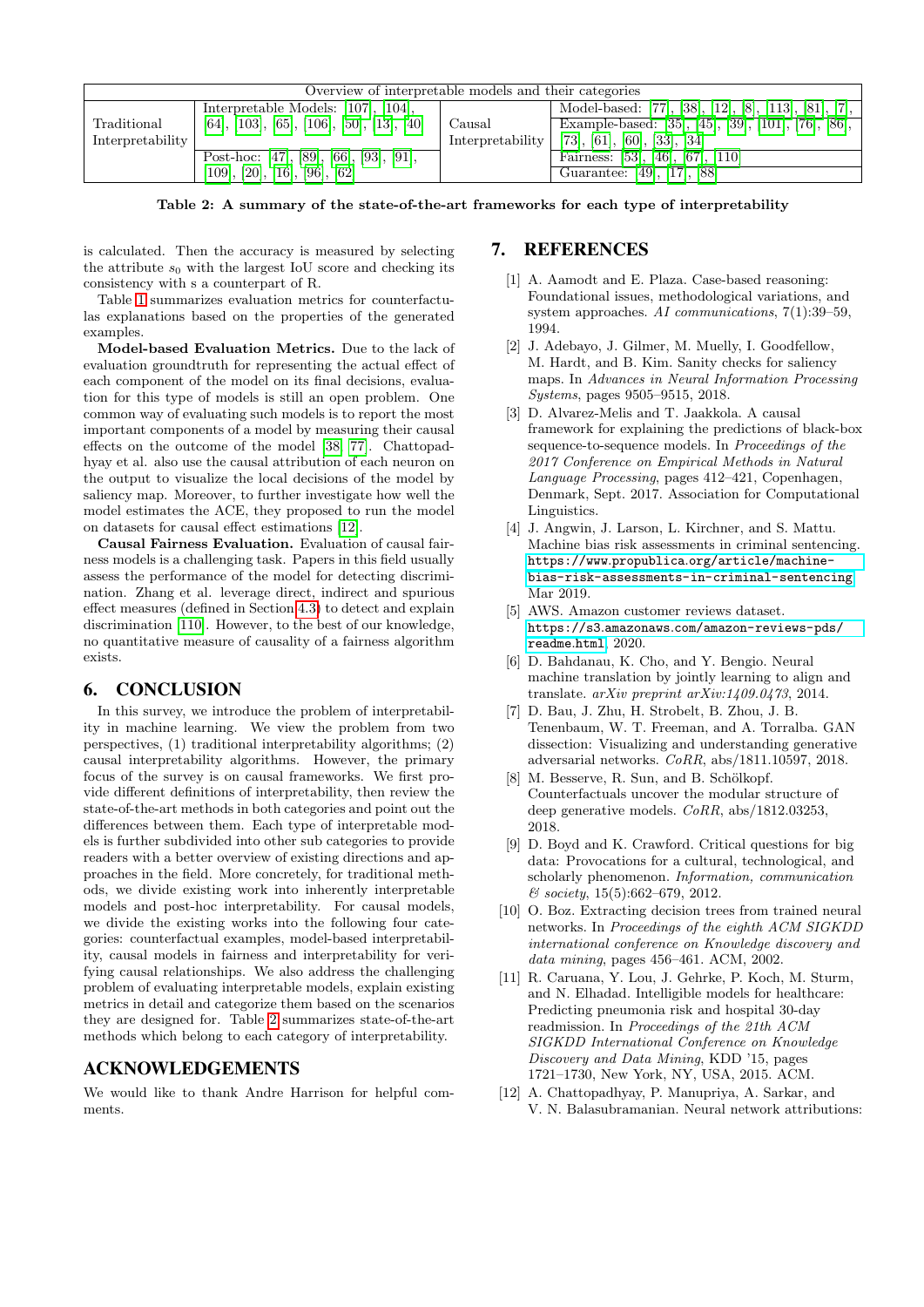A causal perspective. CoRR, abs/1902.02302, 2019.

- <span id="page-12-11"></span>[13] X. Chen, Y. Duan, R. Houthooft, J. Schulman, I. Sutskever, and P. Abbeel. Infogan: Interpretable representation learning by information maximizing generative adversarial nets. In Advances in neural information processing systems, pages 2172–2180, 2016.
- <span id="page-12-15"></span>[14] W. Cheng, Y. Shen, L. Huang, and Y. Zhu. Incorporating interpretability into latent factor models via fast influence analysis. In Proceedings of the 25th ACM SIGKDD International Conference on Knowledge Discovery & Data Mining, pages 885–893. ACM, 2019.
- <span id="page-12-28"></span>[15] A. Chouldechova. Fair prediction with disparate impact: A study of bias in recidivism prediction instruments. CoRR, abs/1703.00056, 2017.
- <span id="page-12-17"></span>[16] M. Craven and J. W. Shavlik. Extracting tree-structured representations of trained networks. In Advances in neural information processing systems, pages 24–30, 1996.
- <span id="page-12-5"></span>[17] F. Doshi-Velez and B. Kim. Towards a rigorous science of interpretable machine learning. arXiv preprint arXiv:1702.08608, 2017.
- <span id="page-12-7"></span>[18] M. Du, N. Liu, and X. Hu. Techniques for interpretable machine learning. arXiv preprint arXiv:1808.00033, 2018.
- <span id="page-12-31"></span>[19] D. Dua and C. Graff. UCI machine learning repository, 2017.
- <span id="page-12-16"></span>[20] D. Erhan, Y. Bengio, A. Courville, and P. Vincent. Visualizing higher-layer features of a deep network. University of Montreal, 1341(3):1, 2009.
- <span id="page-12-29"></span>[21] M. Everingham, L. Van Gool, C. K. I. Williams, J. Winn, and A. Zisserman. The pascal visual object classes (voc) challenge. International Journal of Computer Vision, 88(2):303–338, June 2010.
- <span id="page-12-32"></span>[22] A. Flores, K. Bechtel, and C. Lowenkamp. False positives, false negatives, and false analyses: A rejoinder to "machine bias: There's software used across the country to predict future criminals. and it's biased against blacks.". Federal probation, 80, 09 2016.
- <span id="page-12-21"></span>[23] J. H. Friedman. Greedy function approximation: a gradient boosting machine. Annals of statistics, pages 1189–1232, 2001.
- <span id="page-12-19"></span>[24] N. Frosst and G. Hinton. Distilling a neural network into a soft decision tree. arXiv preprint arXiv:1711.09784, 2017.
- <span id="page-12-2"></span>[25] L. Gerson Neuberg. Causality: models, reasoning, and inference, by judea pearl, cambridge university press, 2000. Econometric Theory, 19:675–685, 08 2003.
- <span id="page-12-13"></span>[26] A. Ghorbani, A. Abid, and J. Zou. Interpretation of neural networks is fragile. In Proceedings of the AAAI Conference on Artificial Intelligence, volume 33, pages 3681–3688, 2019.
- <span id="page-12-6"></span>[27] L. H. Gilpin, D. Bau, B. Z. Yuan, A. Bajwa, M. Specter, and L. Kagal. Explaining explanations: An overview of interpretability of machine learning. In 2018 IEEE 5th International Conference on Data Science and Advanced Analytics (DSAA), pages 80–89. IEEE, 2018.
- <span id="page-12-22"></span>[28] A. Goldstein, A. Kapelner, J. Bleich, and E. Pitkin. Peeking inside the black box: Visualizing statistical learning with plots of individual conditional expectation. Journal of Computational and Graphical Statistics, 24(1):44–65, 2015.
- <span id="page-12-8"></span>[29] I. Goodfellow, Y. Bengio, and A. Courville. Deep Learning. MIT Press, 2016.
- <span id="page-12-1"></span>[30] I. J. Goodfellow, J. Shlens, and C. Szegedy. Explaining and harnessing adversarial examples. arXiv preprint arXiv:1412.6572, 2014.
- <span id="page-12-27"></span>[31] B. Goodman and S. Flaxman. Eu regulations on algorithmic decision-making and a "right to explanation", 2016. cite arxiv:1606.08813Comment: presented at 2016 ICML Workshop on Human Interpretability in Machine Learning (WHI 2016), New York, NY.
- <span id="page-12-0"></span>[32] B. Goodman and S. Flaxman. European union regulations on algorithmic decision-making and a "right to explanation". AI Magazine, 38(3):50–57, 2017.
- <span id="page-12-24"></span>[33] Y. Goyal, U. Shalit, and B. Kim. Explaining classifiers with causal concept effect (cace). CoRR, abs/1907.07165, 2019.
- <span id="page-12-3"></span>[34] Y. Goyal, Z. Wu, J. Ernst, D. Batra, D. Parikh, and S. Lee. Counterfactual visual explanations. CoRR, abs/1904.07451, 2019.
- <span id="page-12-23"></span>[35] R. M. Grath, L. Costabello, C. L. Van, P. Sweeney, F. Kamiab, Z. Shen, and F. Lécué. Interpretable credit application predictions with counterfactual explanations. CoRR, abs/1811.05245, 2018.
- <span id="page-12-20"></span>[36] R. Guo, L. Cheng, J. Li, P. R. Hahn, and H. Liu. A survey of learning causality with data: Problems and methods. arXiv preprint arXiv:1809.09337, 2018.
- <span id="page-12-14"></span>[37] K. S. Gurumoorthy, A. Dhurandhar, G. Cecchi, and C. Aggarwal. Efficient data representation by selecting prototypes with importance weights, 2017.
- <span id="page-12-4"></span>[38] M. Harradon, J. Druce, and B. E. Ruttenberg. Causal learning and explanation of deep neural networks via autoencoded activations. CoRR, abs/1802.00541, 2018.
- <span id="page-12-26"></span>[39] L. A. Hendricks, R. Hu, T. Darrell, and Z. Akata. Generating counterfactual explanations with natural language. CoRR, abs/1806.09809, 2018.
- <span id="page-12-12"></span>[40] I. Higgins, L. Matthey, A. Pal, C. Burgess, X. Glorot, M. Botvinick, S. Mohamed, and A. Lerchner. beta-vae: Learning basic visual concepts with a constrained variational framework. In International Conference on Learning Representations, volume 3, 2017.
- <span id="page-12-18"></span>[41] G. Hinton, O. Vinyals, and J. Dean. Distilling the knowledge in a neural network. arXiv preprint arXiv:1503.02531, 2015.
- <span id="page-12-10"></span>[42] A. Hyvärinen and E. Oja. Independent component analysis: algorithms and applications. Neural networks, 13(4-5):411–430, 2000.
- <span id="page-12-30"></span>[43] IMDb. Imdb datasets. https://www.imdb.[com/interfaces/](https://www.imdb.com/interfaces/), 2020.
- <span id="page-12-9"></span>[44] I. Jolliffe. Principal component analysis. Springer, 2011.
- <span id="page-12-25"></span>[45] A. Kanehira, K. Takemoto, S. Inayoshi, and T. Harada. Multimodal explanations by predicting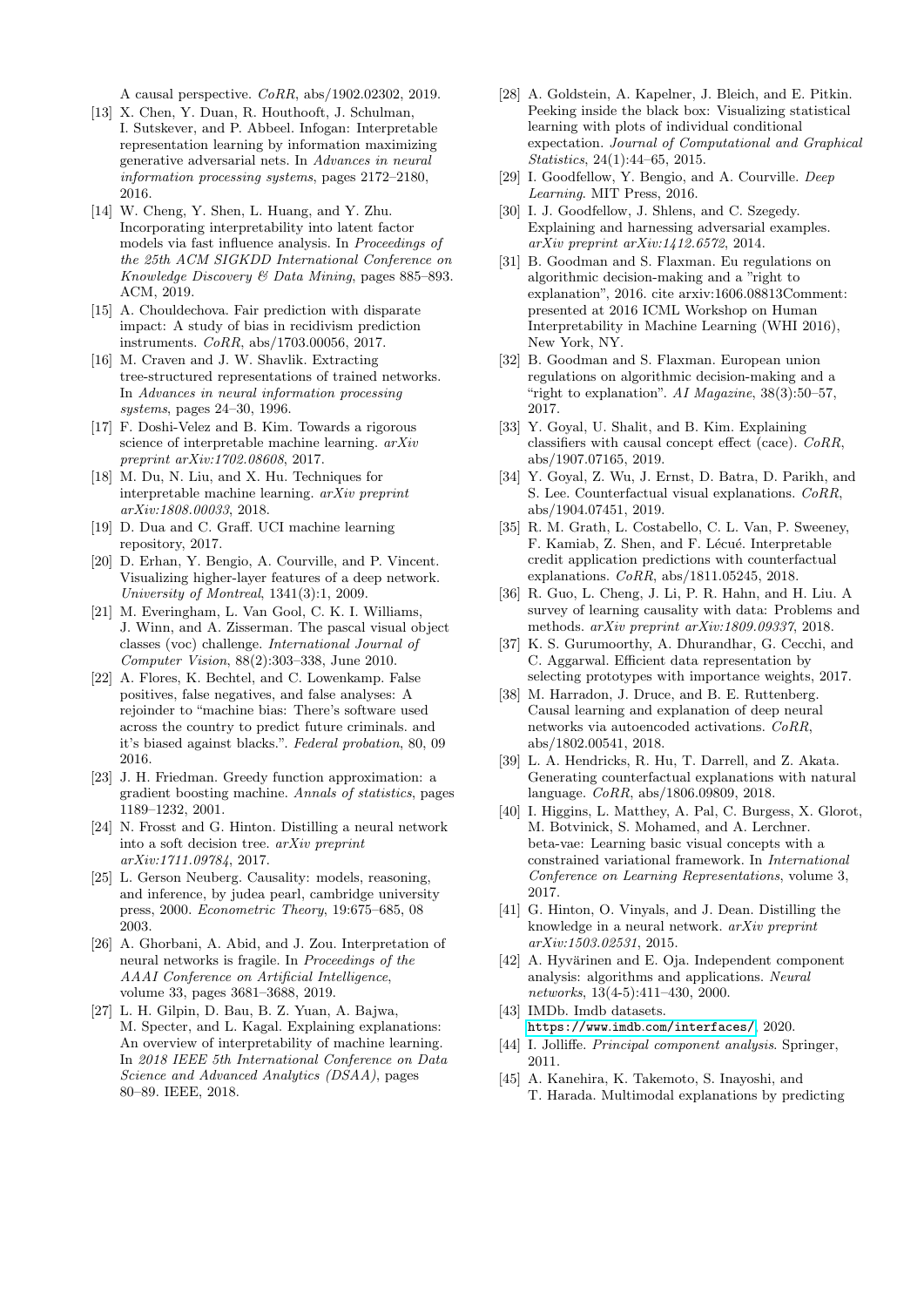counterfactuality in videos. CoRR, abs/1812.01263, 2018.

- <span id="page-13-24"></span>[46] N. Kilbertus, M. Rojas Carulla, G. Parascandolo, M. Hardt, D. Janzing, and B. Schölkopf. Avoiding discrimination through causal reasoning. In I. Guyon, U. V. Luxburg, S. Bengio, H. Wallach, R. Fergus, S. Vishwanathan, and R. Garnett, editors, Advances in Neural Information Processing Systems 30, pages 656–666. Curran Associates, Inc., 2017.
- <span id="page-13-3"></span>[47] B. Kim, R. Khanna, and O. O. Koyejo. Examples are not enough, learn to criticize! criticism for interpretability. In Advances in Neural Information Processing Systems, pages 2280–2288, 2016.
- <span id="page-13-6"></span>[48] B. Kim, O. Koyejo, and R. Khanna. Examples are not enough, learn to criticize! criticism for interpretability. In Advances in Neural Information Processing Systems 29: Annual Conference on Neural Information Processing Systems 2016, December 5-10, 2016, Barcelona, Spain, pages 2280–2288, 2016.
- <span id="page-13-26"></span>[49] C. Kim and O. Bastani. Learning interpretable models with causal guarantees. CoRR, abs/1901.08576, 2019.
- <span id="page-13-11"></span>[50] D. P. Kingma and M. Welling. Auto-encoding variational bayes. arXiv preprint arXiv:1312.6114, 2013.
- <span id="page-13-14"></span>[51] P. W. Koh, K.-S. Ang, H. H. Teo, and P. Liang. On the accuracy of influence functions for measuring group effects. arXiv preprint arXiv:1905.13289, 2019.
- <span id="page-13-13"></span>[52] P. W. Koh and P. Liang. Understanding black-box predictions via influence functions. In Proceedings of the 34th International Conference on Machine Learning-Volume 70, pages 1885–1894. JMLR. org, 2017.
- <span id="page-13-23"></span>[53] M. J. Kusner, J. R. Loftus, C. Russell, and R. Silva. Counterfactual fairness. In I. Guyon, U. von Luxburg, S. Bengio, H. M. Wallach, R. Fergus, S. V. N. Vishwanathan, and R. Garnett, editors, Advances in Neural Information Processing Systems 30: Annual Conference on Neural Information Processing Systems 2017, 4-9 December 2017, Long Beach, CA, USA, pages 4069–4079, 2017.
- <span id="page-13-28"></span>[54] K. Lang. 20 newsgroups. http://qwone.[com/~jason/20Newsgroups/](http://qwone.com/~jason/20Newsgroups/), 2008.
- <span id="page-13-15"></span>[55] Q. V. Le. Building high-level features using large scale unsupervised learning. In 2013 IEEE international conference on acoustics, speech and signal processing, pages 8595–8598. IEEE, 2013.
- <span id="page-13-27"></span>[56] Y. LeCun, C. Cortes, and C. Burges. The mnist database. http://yann.lecun.[com/exdb/mnist/](http://yann.lecun.com/exdb/mnist/), Jan 2020.
- <span id="page-13-8"></span>[57] J. Li, K. Cheng, S. Wang, F. Morstatter, R. P. Trevino, J. Tang, and H. Liu. Feature selection: A data perspective. ACM Computing Surveys (CSUR), 50(6):94, 2018.
- <span id="page-13-29"></span>[58] Y. Li, R. Guo, W. Wang, and H. Liu. Causal learning in question quality improvement. In 2019 BenchCouncil International Symposium on Benchmarking, Measuring and Optimizing (Bench'19), 2019.
- <span id="page-13-7"></span>[59] Z. C. Lipton. The mythos of model interpretability. CoRR, abs/1606.03490, 2016.
- <span id="page-13-20"></span>[60] S. Liu, B. Kailkhura, D. Loveland, and Y. Han.

Generative counterfactual introspection for explainable deep learning. CoRR, abs/1907.03077, 2019.

- <span id="page-13-22"></span>[61] A. V. Looveren and J. Klaise. Interpretable counterfactual explanations guided by prototypes. CoRR, abs/1907.02584, 2019.
- <span id="page-13-16"></span>[62] Y. Lou, R. Caruana, and J. Gehrke. Intelligible models for classification and regression. In Proceedings of the 18th ACM SIGKDD international conference on Knowledge discovery and data mining, pages 150–158. ACM, 2012.
- <span id="page-13-17"></span>[63] Y. Lou, R. Caruana, J. Gehrke, and G. Hooker. Accurate intelligible models with pairwise interactions. In Proceedings of the 19th ACM SIGKDD International Conference on Knowledge Discovery and Data Mining, KDD '13, pages 623–631, New York, NY, USA, 2013. ACM.
- <span id="page-13-9"></span>[64] J. Lu, C. Xiong, D. Parikh, and R. Socher. Knowing when to look: Adaptive attention via a visual sentinel for image captioning. In Proceedings of the IEEE conference on computer vision and pattern recognition, pages 375–383, 2017.
- <span id="page-13-10"></span>[65] J. Lu, J. Yang, D. Batra, and D. Parikh. Hierarchical question-image co-attention for visual question answering. In Advances In Neural Information Processing Systems, pages 289–297, 2016.
- <span id="page-13-12"></span>[66] S. M. Lundberg and S.-I. Lee. A unified approach to interpreting model predictions. In Advances in Neural Information Processing Systems, pages 4765–4774, 2017.
- <span id="page-13-25"></span>[67] D. Madras, E. Creager, T. Pitassi, and R. S. Zemel. Fairness through causal awareness: Learning latent-variable models for biased data. CoRR, abs/1809.02519, 2018.
- <span id="page-13-18"></span>[68] P. Madumal, T. Miller, L. Sonenberg, and F. Vetere. Explainable reinforcement learning through a causal lens. CoRR, abs/1905.10958, 2019.
- <span id="page-13-0"></span>[69] N. Mehrabi, F. Morstatter, N. Saxena, K. Lerman, and A. Galstyan. A survey on bias and fairness in machine learning. arXiv preprint arXiv:1908.09635, 2019.
- <span id="page-13-5"></span>[70] T. Miller. Explanation in artificial intelligence: Insights from the social sciences. CoRR, abs/1706.07269, 2017.
- <span id="page-13-19"></span>[71] C. Molnar. Interpretable Machine Learning. Lulu.com, 2019. [https:](https://christophm.github.io/interpretable-ml-book/) //christophm.github.[io/interpretable-ml-book/](https://christophm.github.io/interpretable-ml-book/).
- <span id="page-13-30"></span>[72] C. Molnar. Interpretable machine learning. Lulu. com, 2019.
- <span id="page-13-21"></span>[73] J. Moore, N. Hammerla, and C. Watkins. Explaining deep learning models with constrained adversarial examples. CoRR, abs/1906.10671, 2019.
- <span id="page-13-1"></span>[74] S. Moosavi-Dezfooli, A. Fawzi, and P. Frossard. Deepfool: a simple and accurate method to fool deep neural networks. CoRR, abs/1511.04599, 2015.
- <span id="page-13-2"></span>[75] A. Mordvintsev, C. Olah, and M. Tyka. Inceptionism: Going deeper into neural networks, 2015.
- <span id="page-13-4"></span>[76] R. K. Mothilal, A. Sharma, and C. Tan. Explaining machine learning classifiers through diverse counterfactual explanations. CoRR, abs/1905.07697, 2019.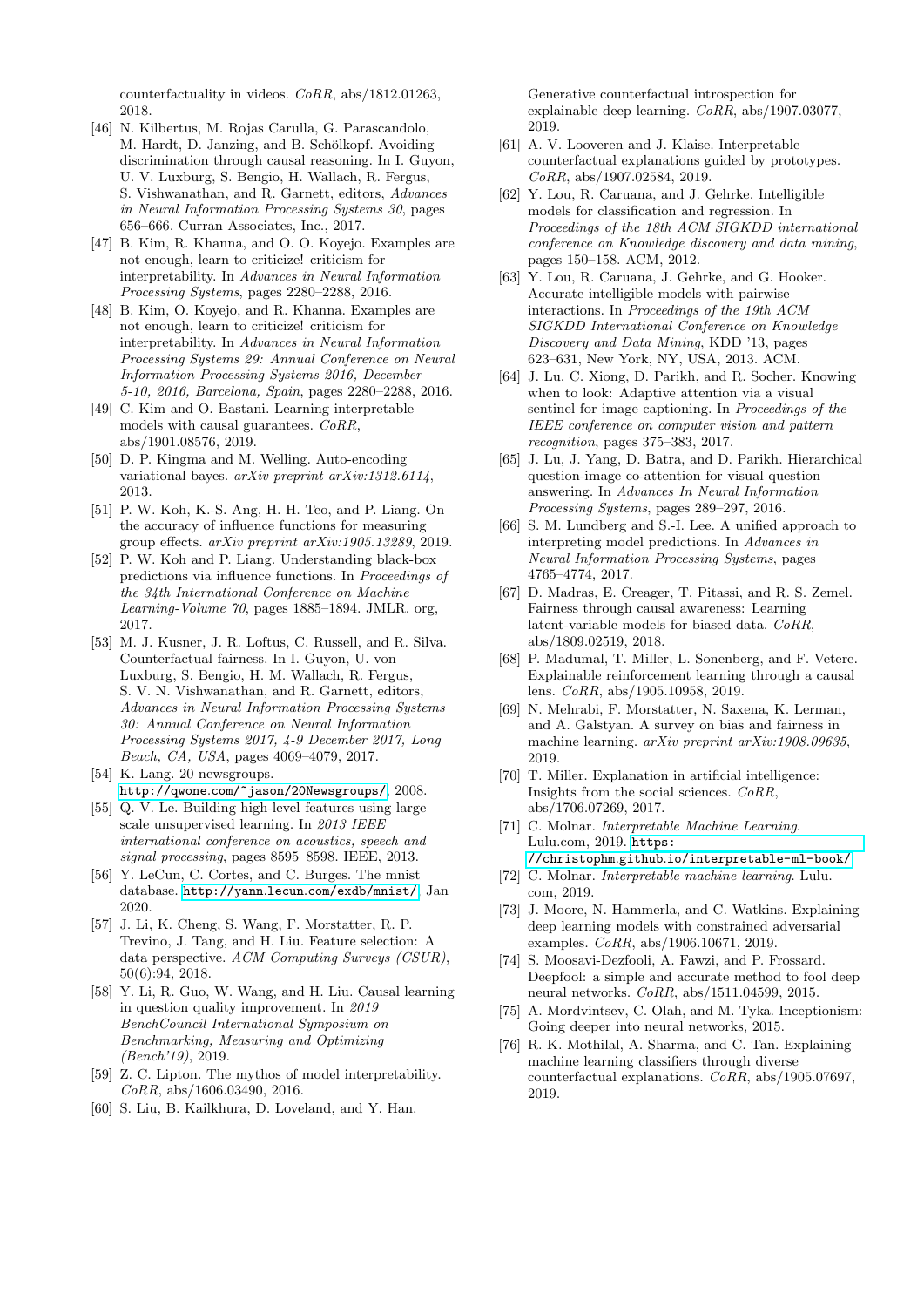- <span id="page-14-3"></span>[77] T. Narendra, A. Sankaran, D. Vijaykeerthy, and S. Mani. Explaining deep learning models using causal inference. CoRR, abs/1811.04376, 2018.
- <span id="page-14-19"></span>[78] C. Olah, A. Mordvintsev, and L. Schubert. Feature visualization. Distill, 2017. https://distill.pub/2017/feature-visualization.
- <span id="page-14-18"></span>[79] C. Olah, A. Satyanarayan, I. Johnson, S. Carter, L. Schubert, K. Ye, and A. Mordvintsev. The building blocks of interpretability. Distill, 2018. https://distill.pub/2018/building-blocks.
- <span id="page-14-0"></span>[80] N. Papernot, P. D. McDaniel, S. Jha, M. Fredrikson, Z. B. Celik, and A. Swami. The limitations of deep learning in adversarial settings. CoRR, abs/1511.07528, 2015.
- <span id="page-14-23"></span>[81]  $\acute{A}$ . Parafita and J. Vitrià. Explaining visual models by causal attribution. arXiv preprint arXiv:1909.08891, 2019.
- <span id="page-14-21"></span>[82] J. Pearl. Causality. Cambridge university press, 2009.
- <span id="page-14-22"></span>[83] J. Pearl. Theoretical impediments to machine learning with seven sparks from the causal revolution. CoRR, abs/1801.04016, 2018.
- <span id="page-14-4"></span>[84] J. Pearl. The seven tools of causal inference, with reflections on machine learning. Commun. ACM, 62(3):54–60, Feb. 2019.
- <span id="page-14-2"></span>[85] G. Plumb, D. Molitor, and A. S. Talwalkar. Model agnostic supervised local explanations. In Advances in Neural Information Processing Systems, pages 2515–2524, 2018.
- <span id="page-14-25"></span>[86] S. Rathi. Generating counterfactual and contrastive explanations using SHAP. CoRR, abs/1906.09293, 2019.
- <span id="page-14-17"></span>[87] A. Renkl. Toward an instructionally oriented theory of example-based learning. Cognitive science, 38(1):1–37, 2014.
- <span id="page-14-28"></span>[88] M. T. Ribeiro, S. Singh, and C. Guestrin. Model-agnostic interpretability of machine learning. arXiv preprint arXiv:1606.05386, 2016.
- <span id="page-14-6"></span>[89] M. T. Ribeiro, S. Singh, and C. Guestrin. Why should i trust you?: Explaining the predictions of any classifier. In Proceedings of the 22nd ACM SIGKDD international conference on knowledge discovery and data mining, pages 1135–1144. ACM, 2016.
- <span id="page-14-29"></span>[90] O. Russakovsky, J. Deng, H. Su, J. Krause, S. Satheesh, S. Ma, Z. Huang, A. Karpathy, A. Khosla, M. Bernstein, A. C. Berg, and L. Fei-Fei. ImageNet Large Scale Visual Recognition Challenge. International Journal of Computer Vision (IJCV), 115(3):211–252, 2015.
- <span id="page-14-16"></span>[91] R. R. Selvaraju, M. Cogswell, A. Das, R. Vedantam, D. Parikh, and D. Batra. Grad-cam: Visual explanations from deep networks via gradient-based localization. In Proceedings of the IEEE International Conference on Computer Vision, pages 618–626, 2017.
- <span id="page-14-27"></span>[92] U. Shalit, F. D. Johansson, and D. Sontag. Estimating individual treatment effect: generalization bounds and algorithms. In Proceedings of the 34th International Conference on Machine Learning-Volume 70, pages 3076–3085. JMLR. org, 2017.
- <span id="page-14-13"></span>[93] K. Simonyan, A. Vedaldi, and A. Zisserman. Deep

inside convolutional networks: Visualising image classification models and saliency maps. arXiv preprint arXiv:1312.6034, 2013.

- <span id="page-14-15"></span>[94] J. T. Springenberg, A. Dosovitskiy, T. Brox, and M. Riedmiller. Striving for simplicity: The all convolutional net. arXiv preprint arXiv:1412.6806, 2014.
- <span id="page-14-5"></span>[95] P.-N. Tan. Introduction to data mining. Pearson Education India, 2018.
- <span id="page-14-20"></span>[96] G. G. Towell and J. W. Shavlik. Extracting refined rules from knowledge-based neural networks. Machine learning, 13(1):71–101, 1993.
- <span id="page-14-31"></span>[97] UCI. Uci machine learning repository. [https://archive](https://archive.ics.uci.edu/ml/index.php).ics.uci.edu/ml/index.php, 2020.
- <span id="page-14-8"></span>[98] A. Vaswani, N. Shazeer, N. Parmar, J. Uszkoreit, L. Jones, A. N. Gomez, L. Kaiser, and I. Polosukhin. Attention is all you need. In Advances in neural information processing systems, pages 5998–6008, 2017.
- <span id="page-14-7"></span>[99] P. Veličković, G. Cucurull, A. Casanova, A. Romero, P. Lio, and Y. Bengio. Graph attention networks. arXiv preprint arXiv:1710.10903, 2017.
- <span id="page-14-12"></span>[100] U. Von Luxburg. A tutorial on spectral clustering. Statistics and computing, 17(4):395–416, 2007.
- <span id="page-14-24"></span>[101] S. Wachter, B. D. Mittelstadt, and C. Russell. Counterfactual explanations without opening the black box: Automated decisions and the GDPR. CoRR, abs/1711.00399, 2017.
- <span id="page-14-26"></span>[102] Y. Wu, L. Zhang, X. Wu, and H. Tong. Pc-fairness: A unified framework for measuring causality-based fairness. In Advances in Neural Information Processing Systems, pages 3399–3409, 2019.
- <span id="page-14-10"></span>[103] H. Xu and K. Saenko. Ask, attend and answer: Exploring question-guided spatial attention for visual question answering. In European Conference on Computer Vision, pages 451–466. Springer, 2016.
- <span id="page-14-9"></span>[104] K. Xu, J. Ba, R. Kiros, K. Cho, A. Courville, R. Salakhudinov, R. Zemel, and Y. Bengio. Show, attend and tell: Neural image caption generation with visual attention. In International conference on machine learning, pages 2048–2057, 2015.
- <span id="page-14-32"></span>[105] F. Yang, M. Du, and X. Hu. Evaluating explanation without ground truth in interpretable machine learning, 2019.
- <span id="page-14-11"></span>[106] Z. Yang, X. He, J. Gao, L. Deng, and A. Smola. Stacked attention networks for image question answering. In Proceedings of the IEEE conference on computer vision and pattern recognition, pages 21–29, 2016.
- <span id="page-14-1"></span>[107] Z. Yang, D. Yang, C. Dyer, X. He, A. Smola, and E. Hovy. Hierarchical attention networks for document classification. In Proceedings of the 2016 conference of the North American chapter of the association for computational linguistics: human language technologies, pages 1480–1489, 2016.
- <span id="page-14-30"></span>[108] YELP. Yelp dataset. [https://www](https://www.yelp.com/dataset).yelp.com/dataset, 2020.
- <span id="page-14-14"></span>[109] M. D. Zeiler and R. Fergus. Visualizing and understanding convolutional networks. In European conference on computer vision, pages 818–833. Springer, 2014.